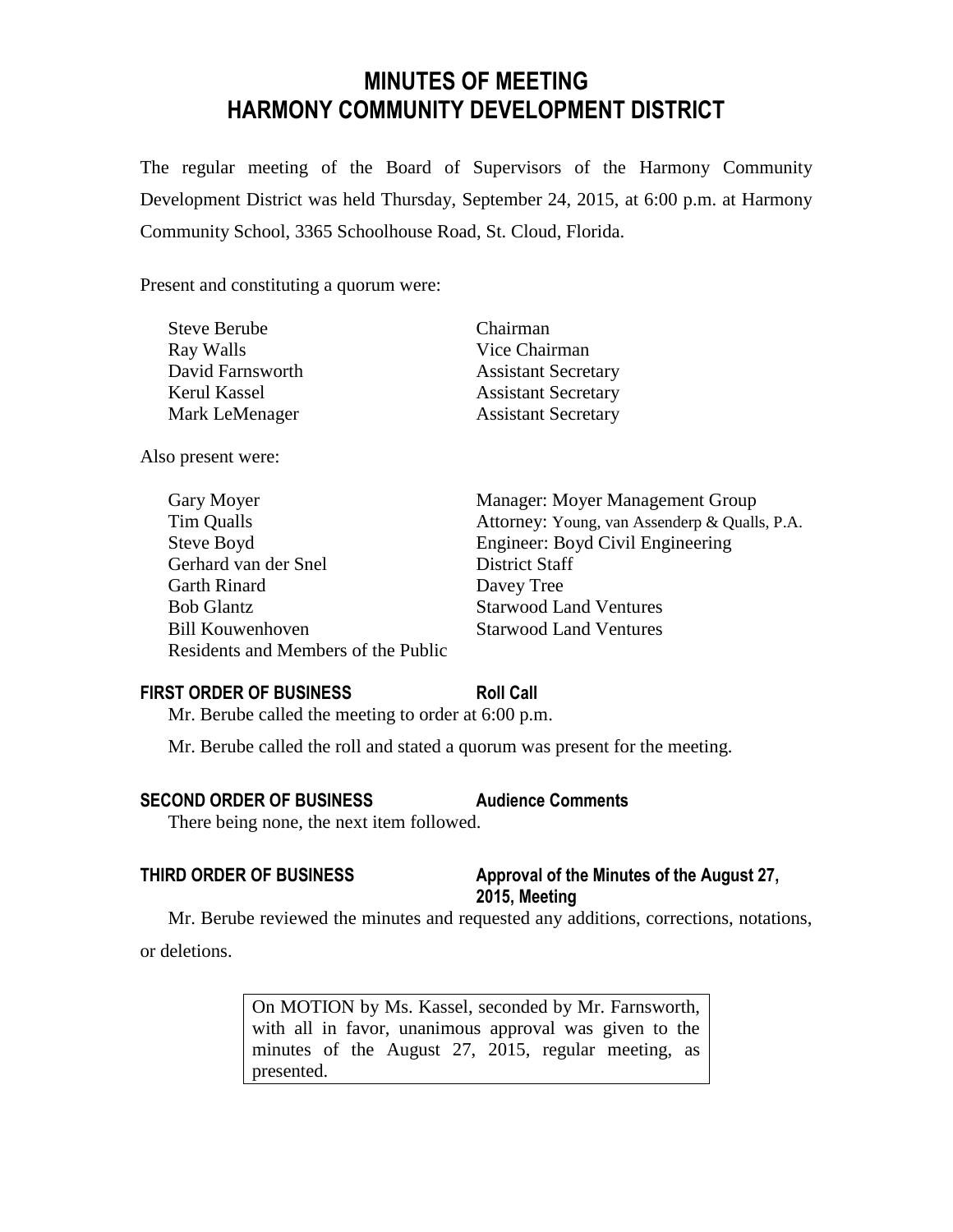#### **FOURTH ORDER OF BUSINESS Subcontractor Reports**

# **A. Aquatic Weed Control - Bio-Tech Consulting Monthly Highlight Report i. Monthly Highlight Report**

The monthly highlight maintenance report is contained in the agenda package and is available for public review in the District Office during normal business hours.

#### **ii. RFP and Scope of Services**

Mr. Berube stated I know that we have discussed this and we have a proposal that was received today. I like all of the proposals that we received from the one that came in today, as well as what we saw from Celebration.

Ms. Kassel stated just to be clear, that proposal was not for the services provided by Bio-Tech. One was for project management, and what was received from Celebration was their scope of services, not a proposal.

Mr. Berube stated I am aware of that. Celebration provides chemical-type management, and Ms. Jennifer Dwyer's proposal is largely for hand removal. That is great, but here is my proposal. We talked about this before. I did the research and recommend that we bring pond management in-house. We would have field services staff do the actual pond management. Mr. van der Snel has already looked into the licensing needs. It is a minimal licensing requirement done by the State. It is not much more complicated than having our guys licensed and certified to do the pools. Mr. Qualls has already looked at our employment agreement with FRM in having our guys be licensed. Doing that type of work is not going to be a conflict. We gain several things by having our guys do it. Number one is direct control. We do not have to deal with a contractor or worry about the contractor doing the work to our standards. They are our people. We know what our standards are, and our people will manage it. At this point, it probably does not require extra hands. The equipment is already here onsite. We are buying a truck next month. We already have a trailer, and we own the boat. The boat will require minimal outfitting. It will require a couple of chemical tanks and some other minor equipment to have access to all the ponds. We have a truck so we can get in and out of the ponds. Our equipment needs are minimal. We save all of the heartburn and heartache of going through an RFP and going with different contractors. As Ms. Dwyer says, you have to monitor your contractors. We do not monitor Bio-Tech very carefully until the ponds look lousy. That is really what goes on. When we receive a complaint, we contact Bio-Tech. We really do not watch exactly what they are doing. That is my proposal to the Board. There is no budget increase because we are under budget on field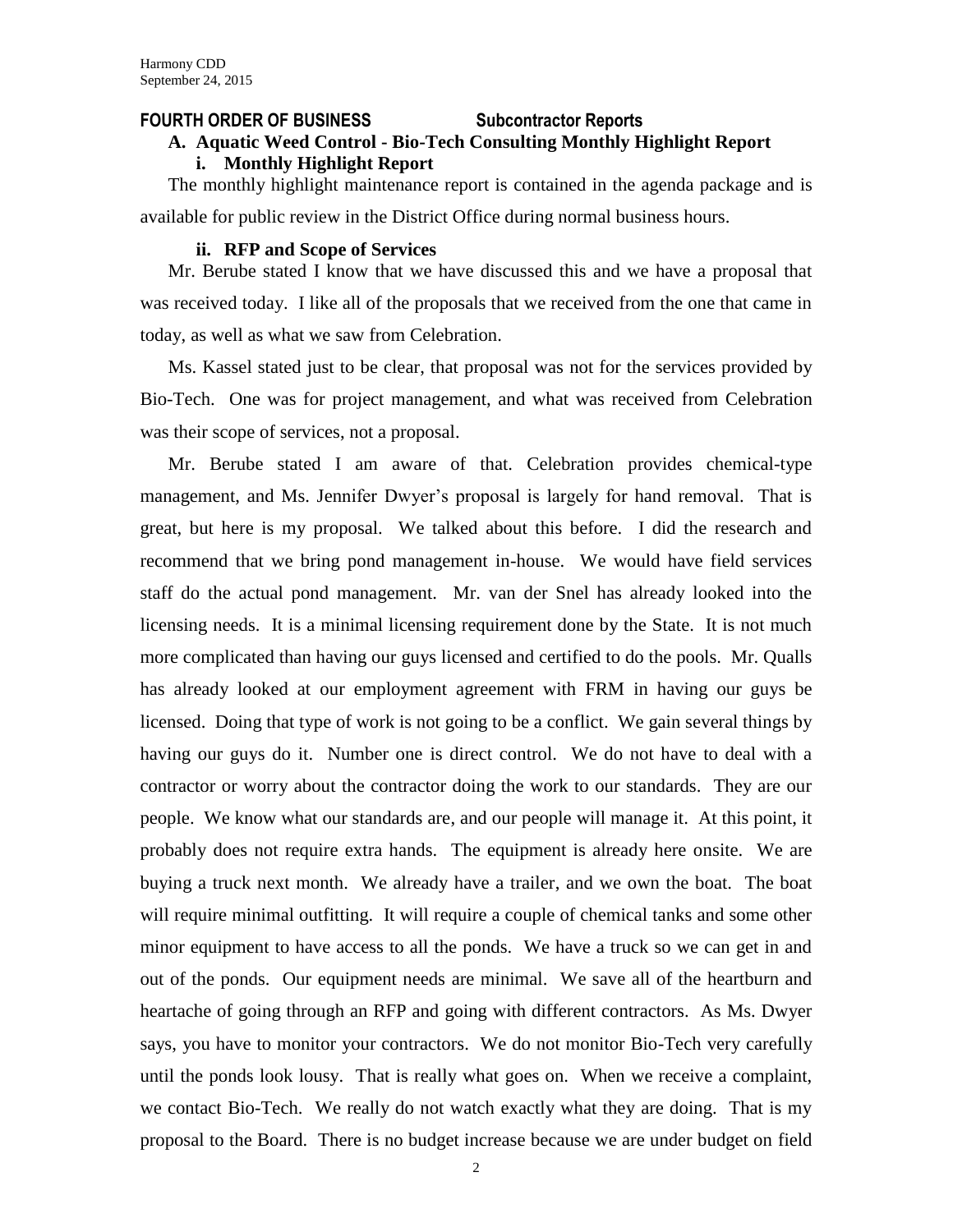services staff, the equipment that it will require is very minimal, and we will have continuous pond management, just like we have bathroom management, boat dock management, pool service management, and so forth. I think everyone will agree that the field services staff does an outstanding job with response to needs. It has been a very good arrangement. I do not see any reason why we should not bring that in-house.

Ms. Kassel stated the question in my mind is that while I can see many benefits to doing it that way, I do not know long-term what kind of time obligation that is for field service personnel. My bigger concern is about knowledge ability. We want someone who is experienced and knowledgeable doing this kind of work, not just someone who has some training. My concern is that we are going to have people who really are not knowledgeable out there doing work. Some chemicals may be necessary. It is more important in the case of where you are using chemicals to have people who are really knowledgeable about the species and the management practices and the environmental impacts.

Mr. Berube stated I do not disagree. I am not saying today that we cancel Bio-Tech. These guys obviously need some training. Our thought process has been that three guys be licensed for pesticides and herbicides. It is going to take them awhile to get up to speed. We already know the species that we are looking for and already have a list of the chemicals. The more important thing is that hand pulling eliminates a lot of the chemicals. There are a lot of good ideas in this proposal. I like it. It is really well done with the floating islands and the various planting of the trees. A lot of it is over the top, moneywise with the fountains and trees every 30 feet, but that is all workable. The reality is, if we are going to hire a contractor to go into those ponds and pull all of those plants by hand, your cost of pond management is going to rise exponentially. The cost of having our guys do it is budgeted. It is a matter of having protective equipment for them, which is boots, waders, gloves, and so forth. There are probably going to be minimal chemicals required. They will already have the license when that is required. We will probably let Bio-Tech go for a little while, and when these guys are confident that they are up to speed, then we will turn it all over to them. We have a 30-day termination with Bio-Tech. We wrestled in the past with bringing things in-house. It started with the bathrooms, and we got rid of the janitorial contractor. There was a lot of heartache over that. We talked about pools and got warnings that the pools were going to be green and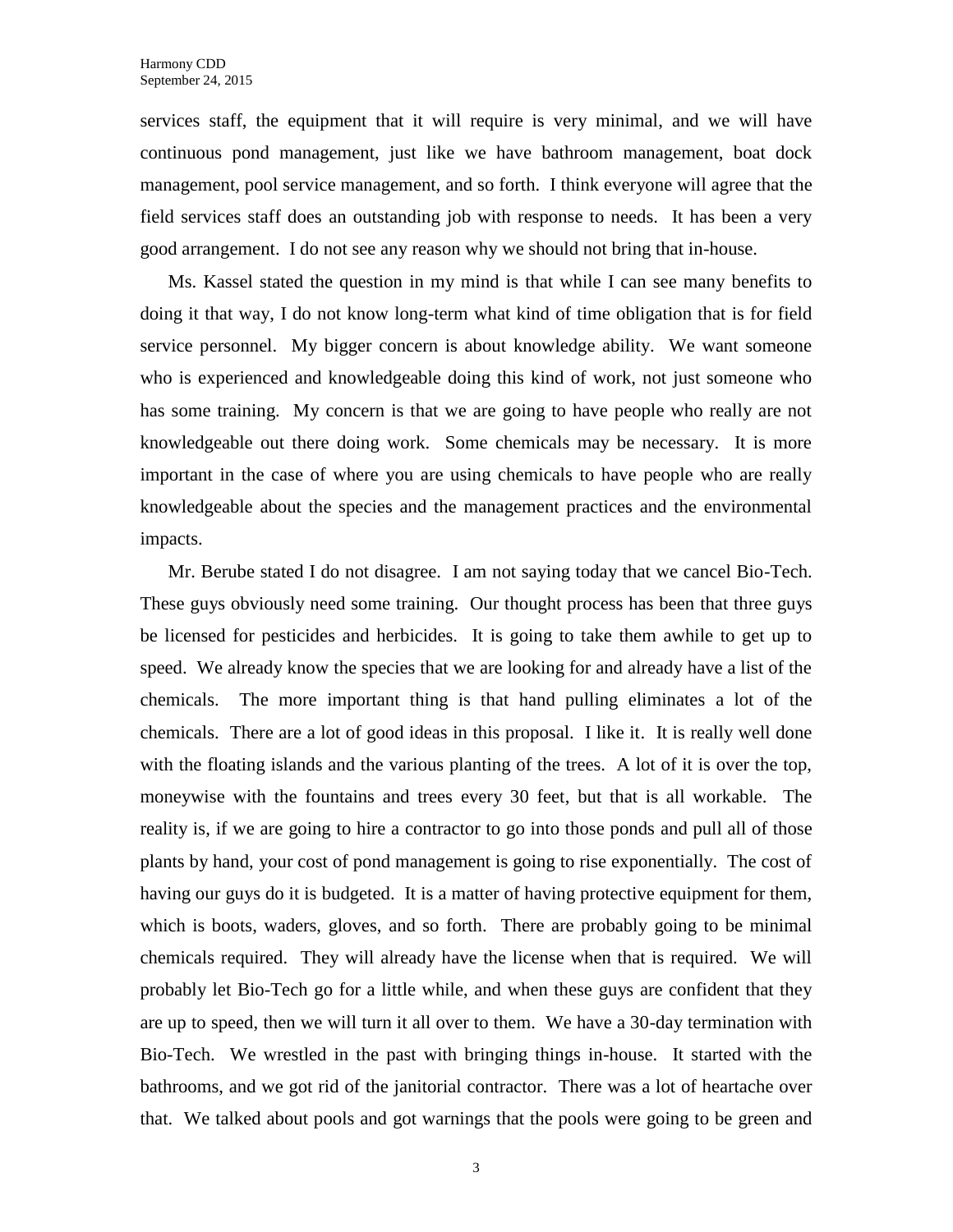shut down all the time. The pools have never been as clean and well maintained as they are now.

Mr. LeMenager stated you make a really good case.

Mr. Berube stated that is my thought and I am asking for approval.

Mr. LeMenager stated I like it. I think it is a very good idea. It makes good sense to me.

Mr. Walls stated I think my concern is the same as Ms. Kassel's. I think our guys do a great job, and I think that they will probably do a good job of maintaining the ponds. I would like to see some type of assurance that there would be oversight in terms of whether or not they are doing a good job. Bio-Tech specializes in maintaining ponds and wetlands, so they can look at a particular pond and say these species of plants are invasive and to the point of where we can treat them and they need to be treated in a certain way. They have that expertise. I think that we need some type of oversight. Our guys are good at what they do, but they are not experts in maintaining ponds and wetlands and outfall structures. That would be my concern because it is a very important deal. Are they making sure that everything drains properly and that the ponds function properly? Those are my thoughts. I think that we need to figure out how we are going to provide that oversight from an expert.

Ms. Kassel stated I would like to hear from Mr. Farnsworth and Mr. Boyd.

Mr. LeMenager asked do we actually have a solution here? Ms. Dwyer is an expert. She made a proposal on how much she would do it for; \$500 a month would be for an expert overseeing everything.

Ms. Kassel stated she is not directly supervising these guys.

Mr. LeMenager stated we are talking about the ponds. Right now, we have a couple of guys coming out six times a year. How many hours do they spend on the ponds now?

Mr. Berube responded four times a year.

Mr. LeMenager stated I am not sure directly supervising is appropriate.

Ms. Kassel stated it depends on how the ponds look.

Mr. Berube stated it is clear that she looked at some of the ponds. When we look at the ponds, we realize that Bio-Tech is not doing that great of a job. Their personnel change routinely. None of us has the time, nor have we charged Mr. van der Snel to go

4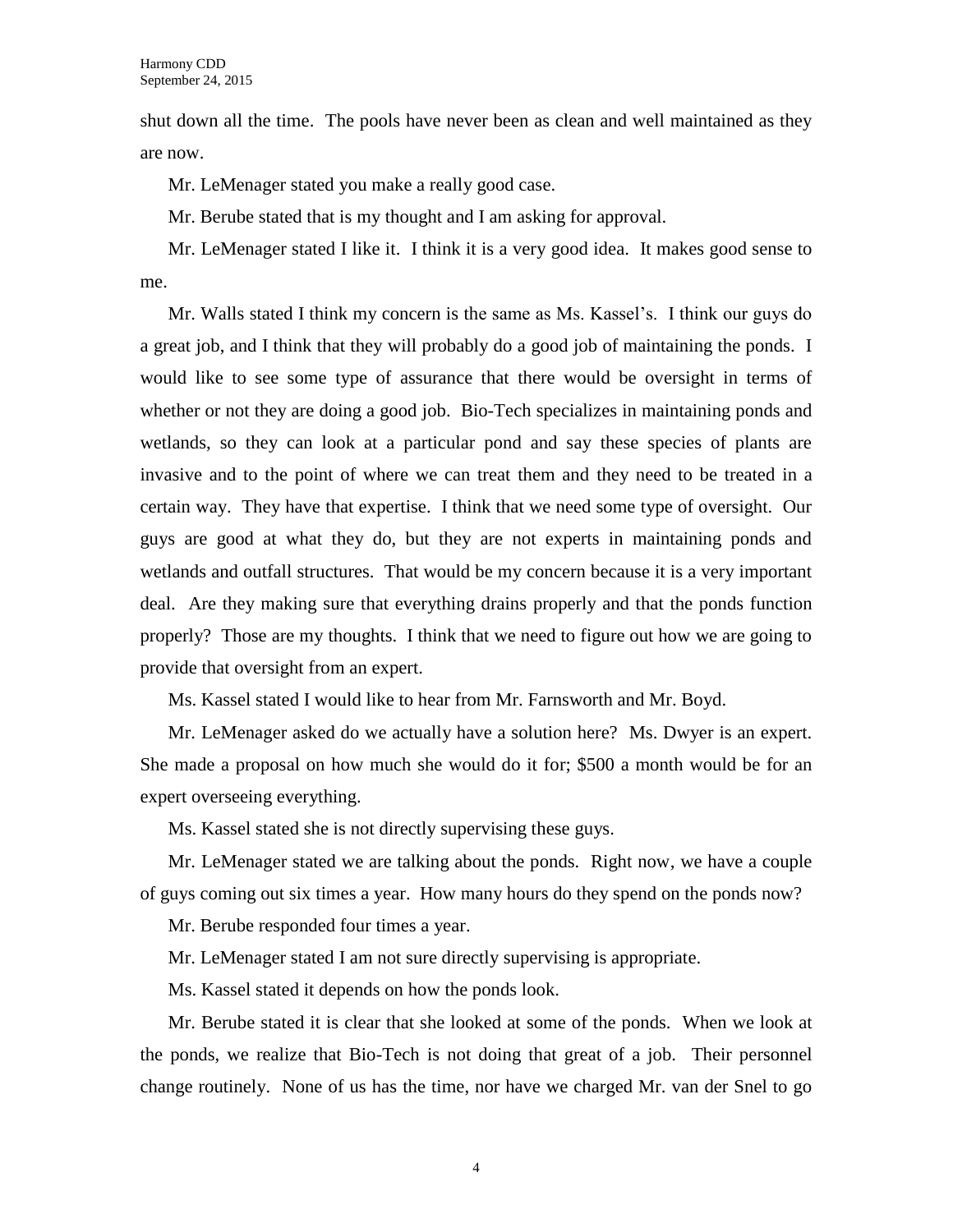around and look at the job that they are doing. Many of the ponds do not look very good. That is where we are at.

Mr. Farnsworth asked to go along with Mr. Walls's slight objections or questions, is that a part of their training?

Mr. Berube stated yes.

Mr. Farnsworth stated they need to be at least quasi-experts, so that addresses your direct concern. Does Mr. van der Snel and your people have any qualms about taking this on? If you do, I would like to know.

Mr. van der Snel responded I am very positive on taking the challenge. We do not have experience; however, I would acquire some on-the-job training from experts that we can call in for a day to walk around the ponds and provide some practical training. That is what I have in mind to do.

Mr. Farnsworth stated maybe you can get some technical or course training.

Mr. van der Snel stated we can have an expert come in for a couple of days to show us the basics. When you come fresh from school, you have new ideas and knowledge. I think a fresh set of eyes is always good.

Mr. Farnsworth asked do we need consultation with one of the universities?

Mr. Berube responded I think that we were covering the expert need with Ms. Dwyer. When you read her list of qualifications and the depth of what she is suggesting, it is very a thorough overhaul of pond management.

Mr. Farnsworth stated I realize that, but I am not sure that I agree with your approach.

Mr. Berube stated we spend money and what we have struggled with is, it comes and it goes, and it is good and it is bad.

Mr. Farnsworth stated substituting hand labor to the extent that she indicated and her statement that it is going to lower costs, no, it will not.

Mr. Berube stated sure it will. We are already paying for our staff.

Mr. Farnsworth stated our staff, yes, but not if you contract that out.

Mr. Berube stated we could not afford to contract it out.

Mr. Farnsworth stated that is what I am getting at.

Mr. Berube stated the big deal is getting rid of the chemicals. We are a green community, and we pay people every single month to go out onto the ponds and spray chemicals. Is that what we really want to do? The results are that they are spraying some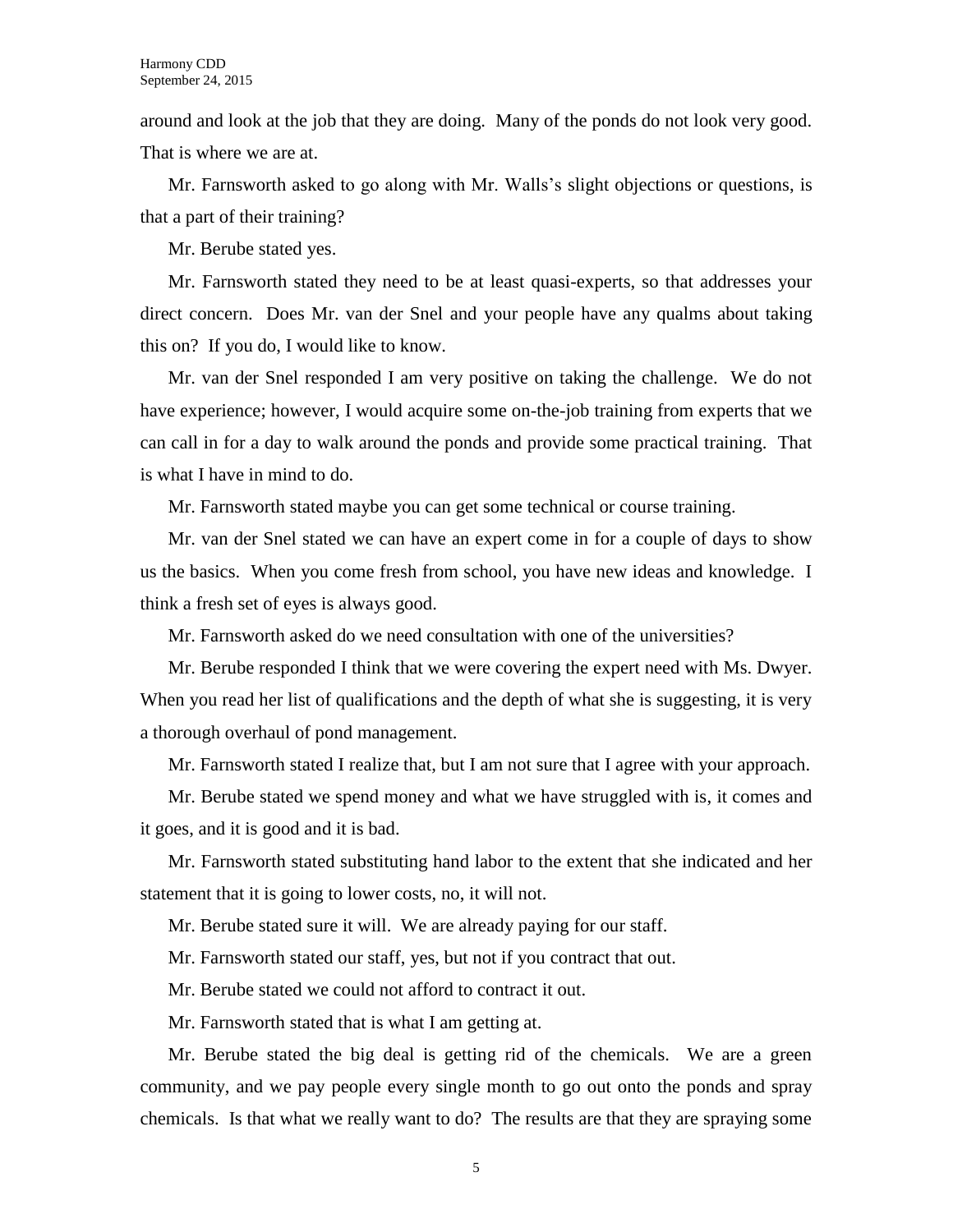of the good stuff and some of the bad stuff. We have spent money over the years to plant productive plants. When these guys spray, they spray glyphosphate over everything. They kill the good with the bad. That is why Ms. Dwyer is selecting hand pruning.

Mr. Walls stated one thing that I noticed in the Celebration scope of service is that they prohibit blanket spraying. If they kill anything, they have to replace it.

Mr. Berube stated it is impossible for us to enforce that now because we are not there watching. We started taking pictures each month of what the ponds look like so we know what is going on. The reality is that a picture does not tell you what these guys are doing. No one is monitoring them. We do not know what they are spraying.

Mr. LeMenager asked is anyone monitoring the Celebration contractor?

Mr. Berube responded probably not.

Mr. Moyer stated we have a field manager and a couple of assistants who monitor all of that in Celebration.

Ms. Kassel stated I would like to hear from Mr. Boyd.

Mr. Boyd stated as far as the control of plants, noxious weeds, and algae, I am not an expert, and I cannot speak to that. Mr. Moyer probably has more experience in observing different ways of controlling those things through his other Districts. All of the other Districts that I am involved in maintain a consultant, like Bio-Tech, that sprays for control of weeds and algae as needed. I am hesitant to offer too much advice because it is not my area of expertise. However, my impression is it is obviously science, but it is an art, too.

Mr. Berube asked is it fair to say that most Districts do not have a full-time staff available to take on a project like this?

Mr. Boyd responded the other Districts that I am involved in do not.

Mr. Berube stated I think we are unique with CDDs in having a full-time staff that manages our 1,000 acres and does a very good job at it.

Mr. Walls stated when you talk about approach and how you manage this particular program, I think getting rid of chemicals completely is pie-in-the-sky. Just like your front yard, you have to spray chemicals or pull weeds.

Mr. Berube stated I agree, which is why they would be licensed. It will be a balance. Not every pond needs hand pulling. There are a number of ponds that do not need any work at all. They are perfect the way they are. There are five or six different types of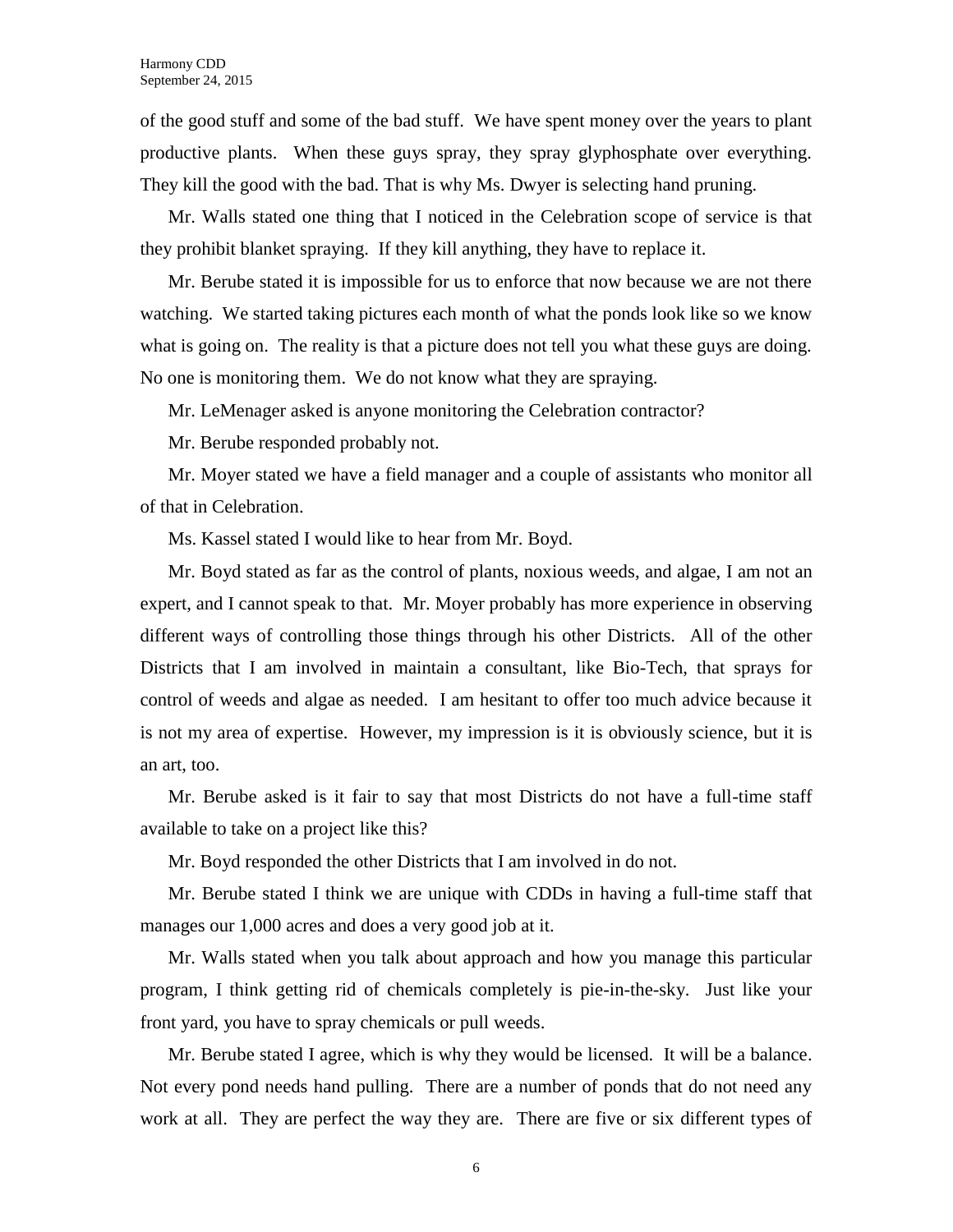management classes that the ponds will require. That is true. When you look around at them, this pond over here looks different than the one in the corner. Several of the new ponds in Neighborhood H-1 are beautiful and do not require anything. It would be nice to have her on board to assist Mr. van der Snel for a while to make sure that we are going down the right road.

Mr. Walls stated this is the first time that I am hearing this. Even from the aspect of spraying the ponds, there is probably specialized equipment that you need to make sure you hit just the plants that you want to get. There is probably a technique that needs to be learned. I do not know if certification from the State in terms of handling pesticides or herbicides will cover all of that. I am concerned about the expertise. Our guys can go out and spray weeds. We have people coming out once a quarter to spray right now, so it is not a manpower issue. It is making sure that we are doing it the right way and having people that understand how to do that. That is my hang up. Otherwise, it sounds like a good idea.

Ms. Kassel stated we can ask Ms. Dwyer.

Mr. Walls asked does she have the expertise for doing the work? I know that she understands the planning and management.

Ms. Kassel stated I think she might. We should ask her if she has that type of expertise, and if she does, ask if she is available to oversee or train on an initial basis for a couple weeks.

Mr. Walls stated we have had pretty significant turnover of our staff. I am concerned that we certify them for this work, and then the next week, they leave for another job. These are not high-paying jobs, and they could go out and find another one.

Mr. Berube stated I think that we have a stable workforce now. We have cycled through some.

Mr. Walls stated most of these guys are new within the last year. I do not know that we are stable.

Mr. Berube stated do not forget that Bio-Tech staff has changed a lot over time. None of them are licensed holders. They are working under someone else's license.

Mr. Walls stated but hopefully they are learning from experts.

Mr. Berube stated we hope so. The bottom line is that I think that we can discuss this over and over, but what I am looking for is reasonable consensus from the Board to say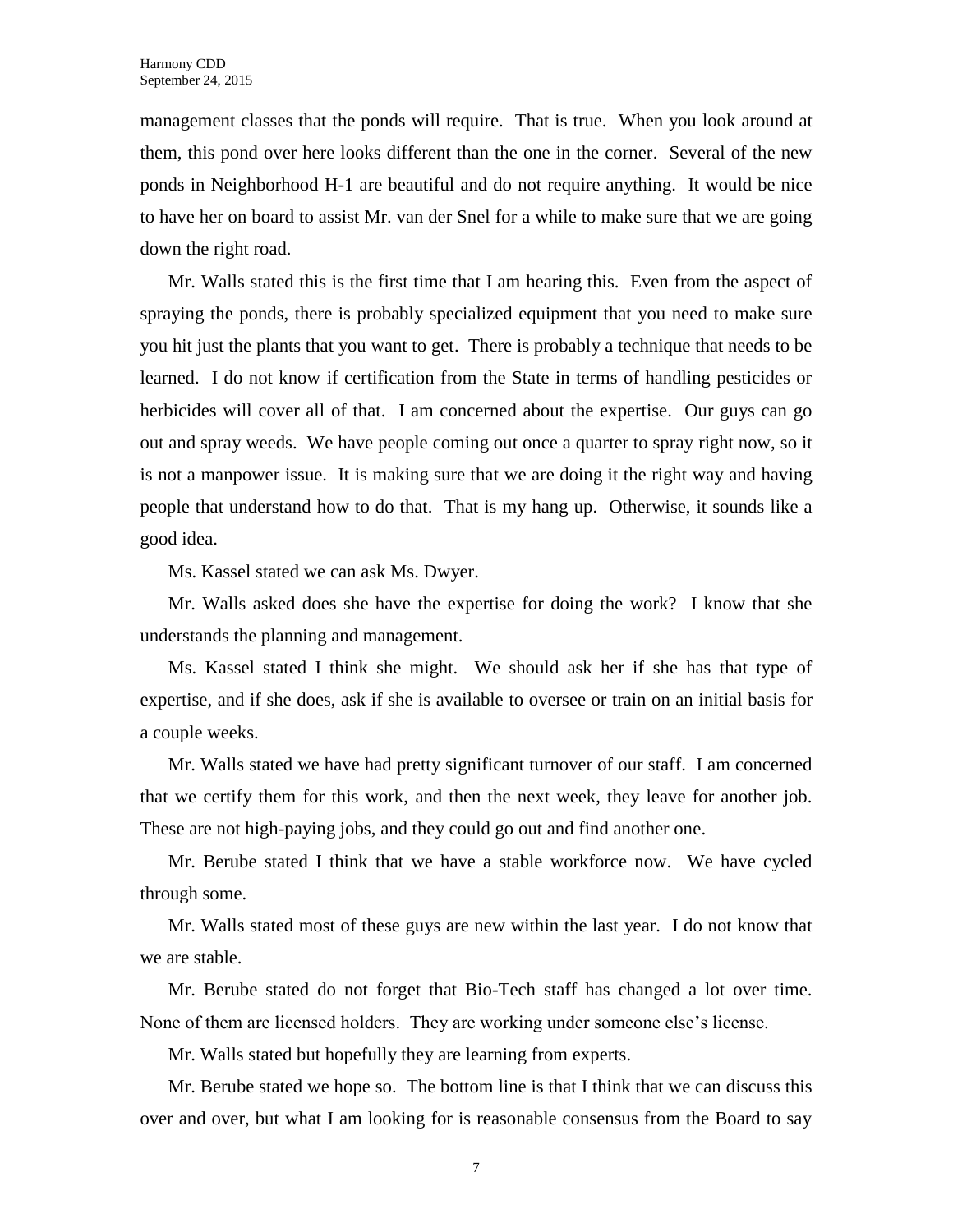we are going to move it forward and start the process of getting these guys licensed. Once they have their licenses and the book knowledge, we can slowly begin the turnover from Bio-Tech and bring it all in-house.

Mr. Walls asked what is the cost of licensing and training?

Mr. van der Snel responded \$250 plus \$150 for the exam.

Mr. Berube stated it is \$400 per guy. To equip the boat, we need two chemical tanks, which are mainly irrigation tanks with a small electric pump and a wand. It is \$250 for each tank. Some of the lesser-used chemicals will use a smaller pump-up sprayer. I cannot imagine that we would use a wide variety of chemicals. We already have the trailer and the boat. We are purchasing the truck next month. Your cost of initial setup is \$3,000 to \$4,000.

Ms. Kassel stated I would like to ask Mr. Rinard if he has any thoughts. I do not know if they provide this service or not.

Mr. Rinard stated I do not have any experience in this area.

Mr. Walls asked Mr. Moyer, do you know anybody who has taken this type of service in-house?

Mr. Moyer responded no. It is usually contracted out. In Celebration, we have a field manager who manages and oversees contractors like Davey Tree in terms of what they do and the herbicides and the pesticides that they use. These guys are really good field guys, but they are not experts in that field, either. They check to make sure that the application rates are in accordance with the label for the particular product. I am not aware of any other CDD that uses in-house personnel for that purpose.

Ms. Kassel stated maybe the thing to do, before we decide definitively to proceed, is to find out from Ms. Dwyer if she has this expertise and is willing to provide training. Or we can just move ahead with it, and I can find out. If it is not her, perhaps she can recommend someone else.

Mr. Berube stated that is fine.

On MOTION by Mr. Berube, seconded by Mr. LeMenager, with all in favor except Mr. Walls, approval was given to have CDD field services staff be licensed and certified and to receive initial training for pesticide/herbicide application for pond maintenance.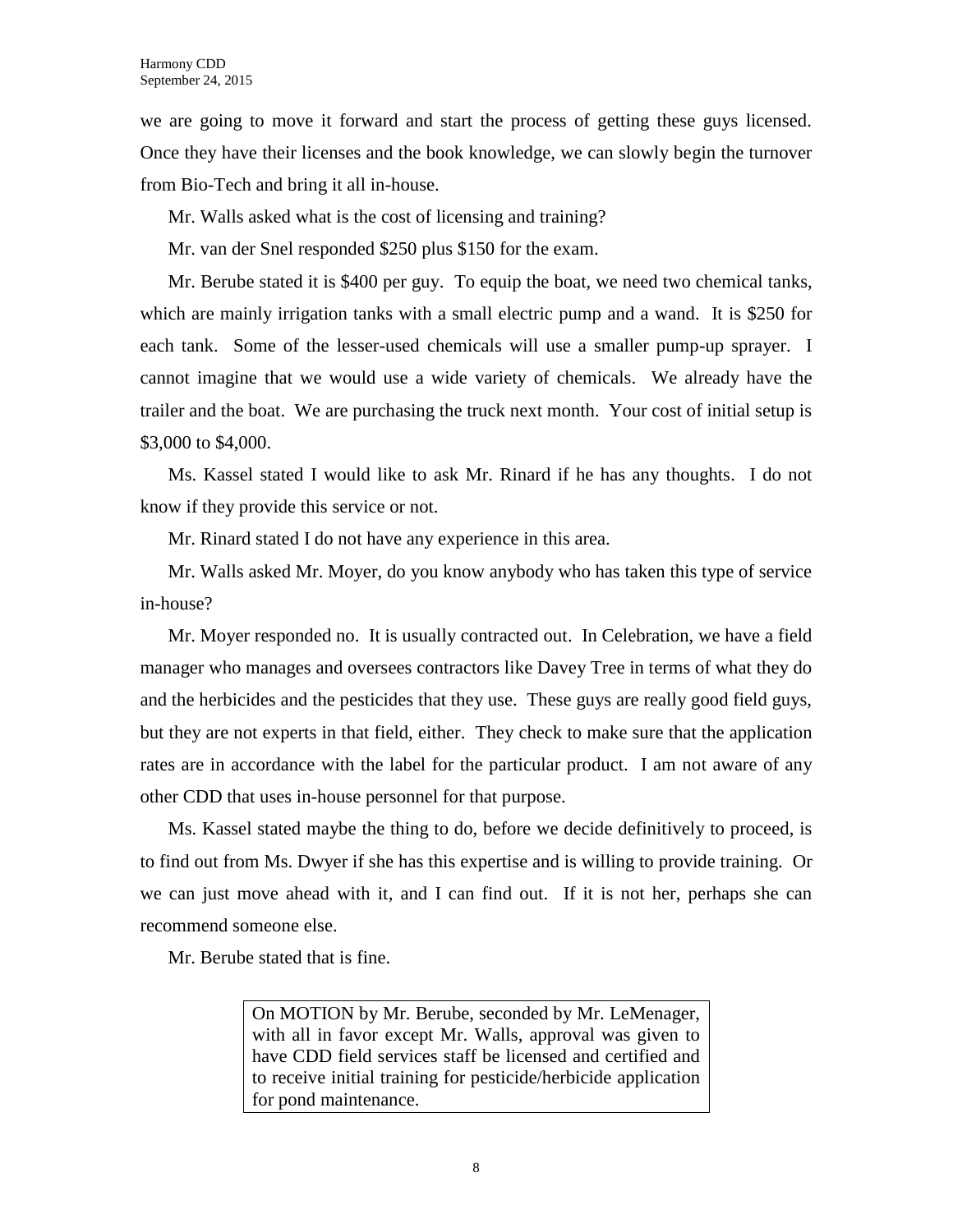Mr. Berube stated Ms. Kassel, please speak to Ms. Dwyer and tell her where we are at. From reading her proposal, she is saying that she wants to be the project manager and watch whatever contractor that we hire. I am going to bet that she is confident in what we want to do. Should we bring this matter back next month to make a decision as to which way that we want to go as far as hand removal or chemicals, or do we want to make that decision tonight?

Mr. LeMenager responded no. We need to speak to experts to guide us in that.

Ms. Kassel stated that will be tabled for the next meeting.

Mr. LeMenager stated invite Ms. Dwyer to the next meeting.

Mr. Berube stated we have years and years of Bio-Tech reports as to what they are spraying and what kind of weeds that they are using it on. Some of the basics of that is already in our files.

#### **B. Landscaping - Davey Tree Monthly Highlight Report**

The monthly landscape maintenance report is contained in the agenda package and is available for public review in the District Office during normal business hours.

Mr. Rinard stated annuals are scheduled for rotation next week or the following week.

Mr. van der Snel is going to select the plants with Mr. John Rukkila tomorrow.

Mr. Berube asked are we on a quarterly rotation?

Mr. Rinard responded yes.

Mr. Berube stated so that is four times a year. What months should that be occurring?

Mr. Rinard responded typically, the first of October since that is the beginning of the contract period. If you recall earlier in the year, we moved things based on current conditions. We have completed four rotations.

Mr. Berube stated we did rotations in October, January, April, and July.

Mr. Rinard stated correct.

Mr. Berube asked do you agree that has been happening?

Mr. van der Snel responded yes, I believe so.

Mr. Berube stated I thought it started in September. What you said makes sense because of the contract renewal in October.

Mr. Rinard stated the turf fertilization scheduled for next week is still on track. We are getting to the point of a change in season. Most schedules will start to slow down once we get through October. We are going to be starting on our ornamental grass cutbacks, leading into the mulching, which we will start shortly. Overall, we are in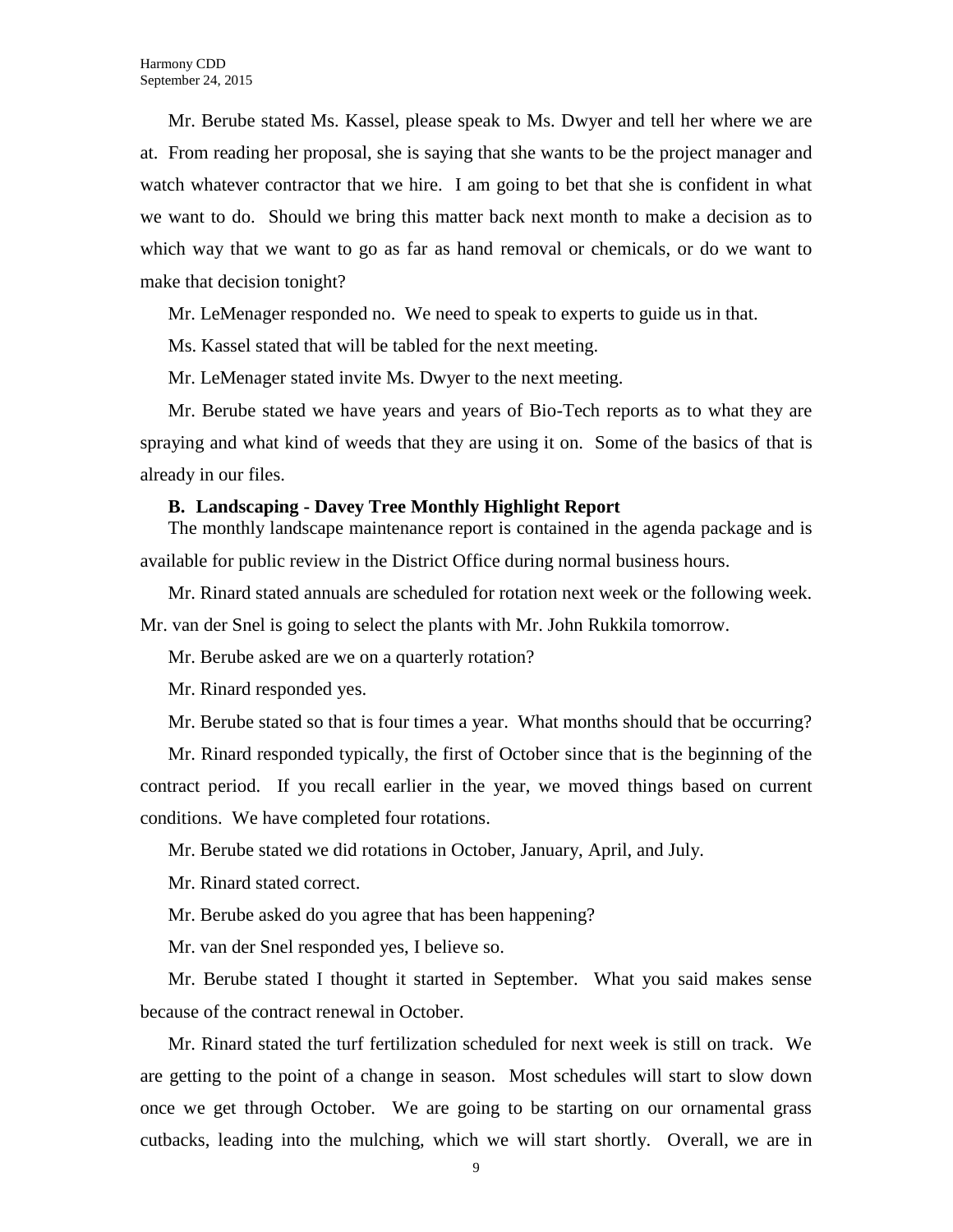decent shape; we had some irrigation breaks that are common with construction. Mr. Rukkila has been working on the roadway landscaping and street light clearances. He has done a couple of them, and I think that he needs to improve what he did, but we have good clearances for the street lights. Last year, we overseeded the soccer field, and we are approaching that time again. October is when we complete the overseeding. Do we want to seed the soccer field?

Mr. Berube responded yes.

Mr. Rinard stated we would ask permission to close that area off. Will we have that ability?

Mr. Walls stated the soccer league ends sometime in November.

Mr. Berube stated we will have to wait under soccer ends before we shut it down and may have to move it to mid-November.

Mr. Rinard stated that is fine.

Mr. Berube stated they pay to use the soccer field, and we do not want to displace them. We are going to have to go out for an RFP again because we are in the last year of your contract. You mentioned before that you wanted to make changes to the contract. Think about those revisions and provide them to us. We do not have to do this now, but we do not want to wait until next August. In the next couple of months, we will probably be discussing the acceptance of the new neighborhoods for maintenance once they repair the drainage. That will all be incorporated into the RFP, and we will go from there. I believe that we have to go out for an RFP. Is that correct, Mr. Qualls?

Mr. Qualls responded I want to look at the option of piggybacking. There may be an exemption for that.

Mr. LeMenager stated I specifically asked him to look at that last month, and we all agreed.

Mr. Qualls stated you may be able to piggyback on another contract.

Mr. Berube asked their contract or someone else's?

Mr. Qualls responded another contract that they would have with another government. It is worth looking into.

Mr. Berube stated that is fine. If we can avoid the RFP process, that would be great. If we have to, we will go through that process.

10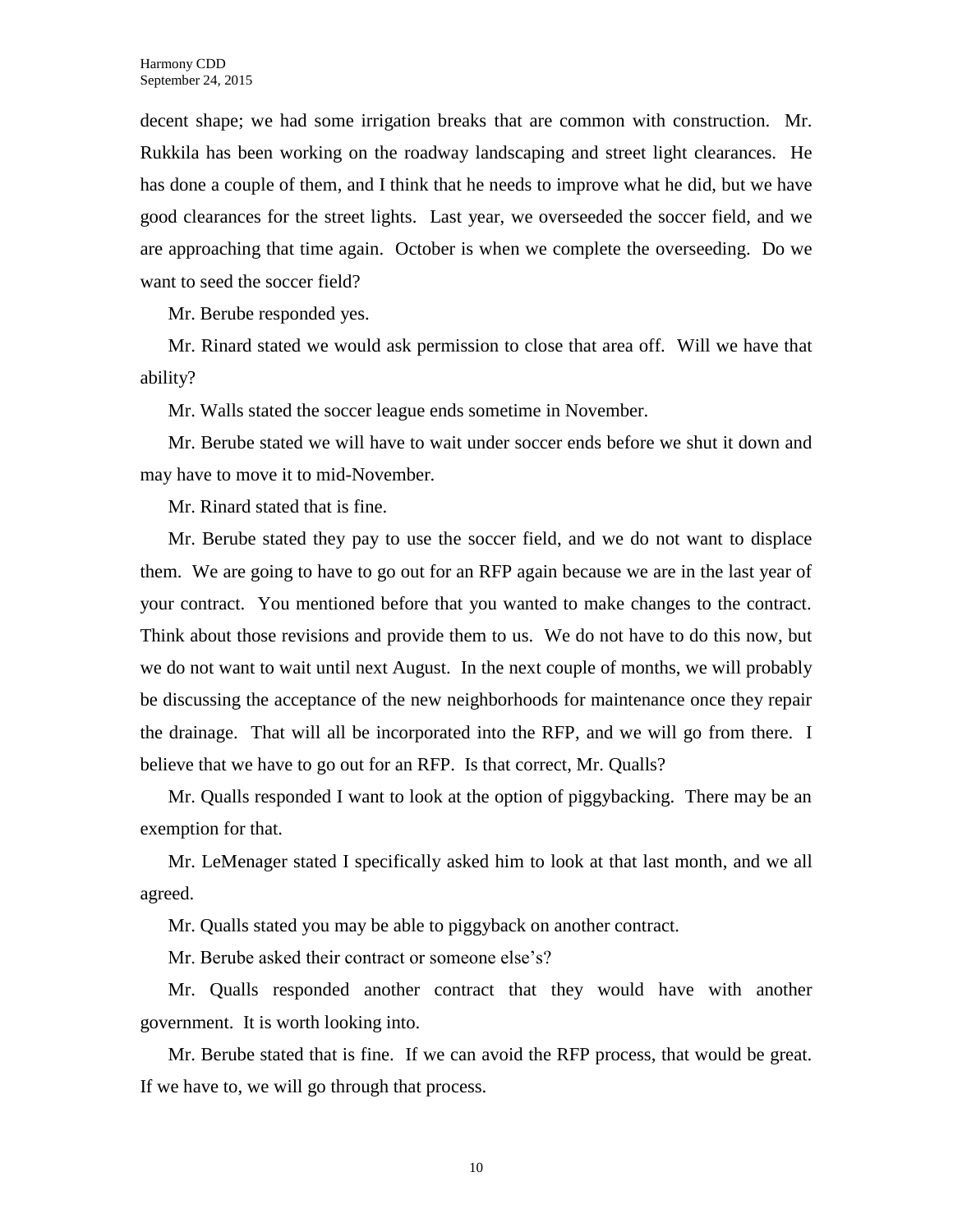Ms. Kassel stated Mr. Rukkila gave us a proposal for Blazing Star Park. He mentioned that there were going to be some areas where there were weeds, even though it was green. He suggested sod replacement, but we do not have any estimates.

Mr. Rinard stated not for replacement.

Ms. Kassel stated he discussed it with me, but it is not in the proposal.

Mr. Rinard stated I will provide you with a proposal.

### **FIFTH ORDER OF BUSINESS Developer's Report**

Mr. Glantz stated I have a list of items to review with the Board. I am also going to give an overview where we are in the development. I provided a detailed review last week at the HROA meeting, and I noticed a lot of chatter on Facebook. I am prepared to answer any questions. I come to these meetings, and we are very direct with the Board and residents. Development is proceeding on parcel I. We should be completed with that development, the first phase of the Lakes of Harmony, which is going to be approximately 400 single-family homes. It will be an age-restricted community. The first phase for land development will be completed at the end of the year. Models will start in early December. Across the street will be a recreation center. We will start filling that pad sometime in November and be vertical sometime in December. Over the last couple of months, we completed parcel H-2, which is Hawthorne, and parcel F, which is Cherry Hill. We are working closely with Mr. van der Snel and Mr. Aaron Smith on adjusting the Maxicom system, per Mr. van der Snel's request. We are on standby with landscape and sod replacements, based upon direction from the engineer. When all systems are clear, we will go ahead and make the replacements. We had a blocked drainage outfall structure, which has now been cleared. Unfortunately, we had a lot of rain and it staged up. We had to remove the silt barriers, and all of the silt ended up inside of the upstream drainage structures. We have to wait for everything to stage down, and once that occurs, we will remove the silt screens and replace damaged landscaping and sod. We have a one-year warranty, so you do not need to be concerned. We would like to turn over both neighborhood H-2 and parcel F at the same time, as it seemed reasonable to do so. Neighborhood H-2 is ready at this point, and Triple Palm will continue to maintain it on our behalf and expense until turnover. We will continue to mow the gas pipeline, and once we turn it over, it will be the CDD's responsibility. It is already a CDD parcel. The CDD should now start mowing between the lots on parcel F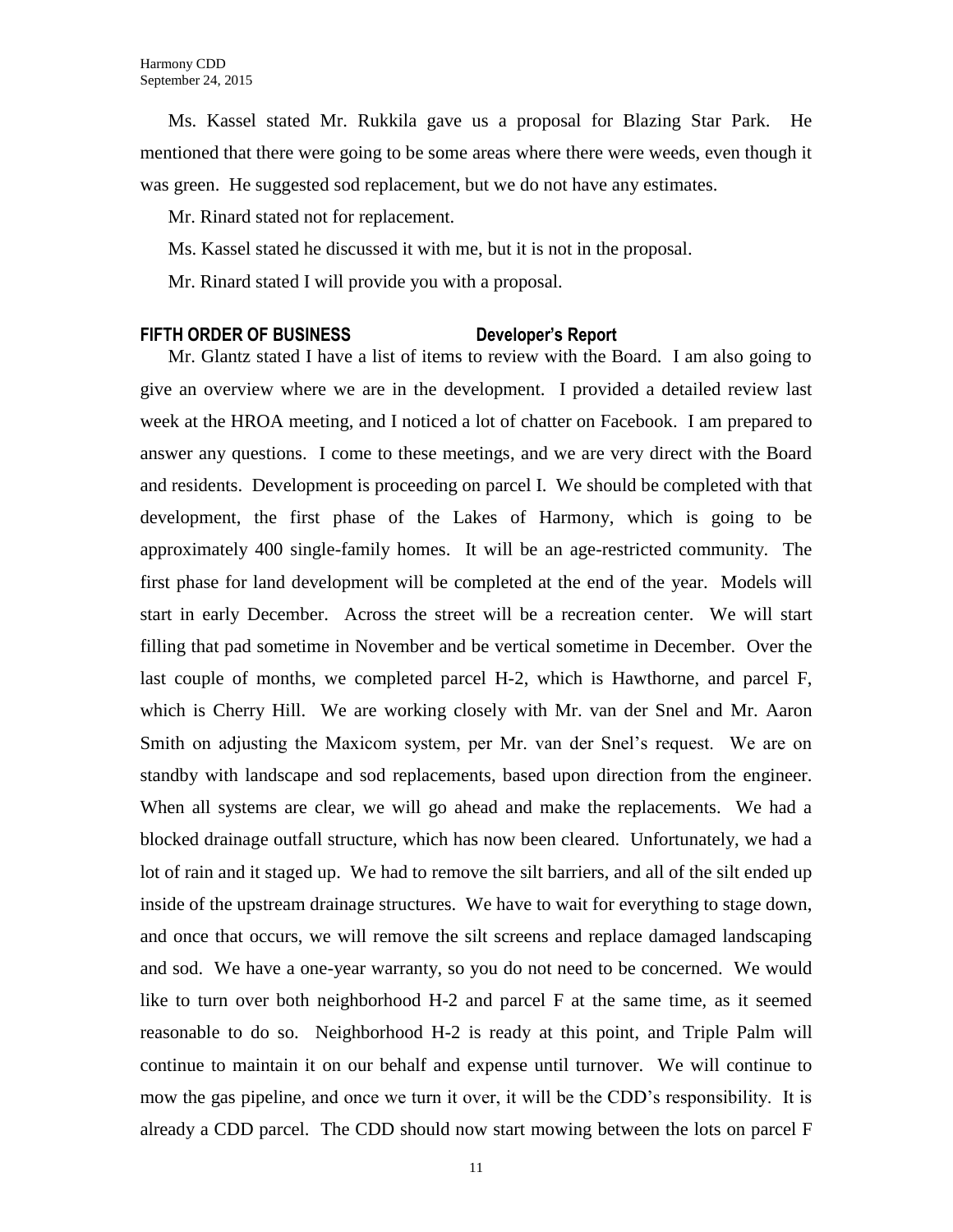and Buck Lake, which is a CDD parcel. If you have any questions, we can discuss that after the meeting. We recently started installing supplemental landscaping along U.S. Hwy 192 in front of Rosewood, which is parcel H-1. We are working closely with Mr. van der Snel on the installation of the plants and subsequent irrigation with his supervision. Regarding parcel I, we are going to ask that a motion be made today to authorize the Chairman to sign the plat. The plat will be ready for this community within the next 30 to 45 days. We would rather do this now than wait until the next meeting. Similarly, we are going to do the same type of lighting arrangement that we did in Hawthorne and Cherry Hill. The developer is purchasing the fixtures, and then the maintenance agreement will be turned over to the CDD. The way that it works is that the CDD is the one who signs the agreement, so we need to get the Chairman to sign it and for the Board to provide authorization at this meeting. I would rather do this now. Do you want to do this now or wait until the end of the meeting?

Mr. Berube asked those the only two items that we need to approve?

Mr. Glantz responded the only other item that I have on my list is that there has been a request by the Chairman if there is meeting space available for this Board to meet on a monthly basis at the club. We are doing renovations at the club. I am going to see if I can make arrangements so that at a minimum, we can provide half the ballroom for your 12 meetings in 2016.

Mr. Berube asked Mr. Moyer, what do we do with this plat request? Does the Board authorize me to execute the plats?

Mr. Moyer responded yes, subject to Mr. Qualls's review.

Mr. Berube stated as well as Mr. Boyd's review. The plats have been reviewed by staff, and they have asked for my signature.

Mr. Walls stated provide us a copy of the plat when you are reviewing them.

On MOTION by Mr. Walls, seconded by Ms. Kassel, with all in favor, unanimous approval was given to authorize the Chairman to execute the plat for parcel I, subject to review by staff.

Mr. Berube stated the next motion is for the CDD to write a check to OUC for the lights, which will be reimbursed in full by Harmony Development Company to cover the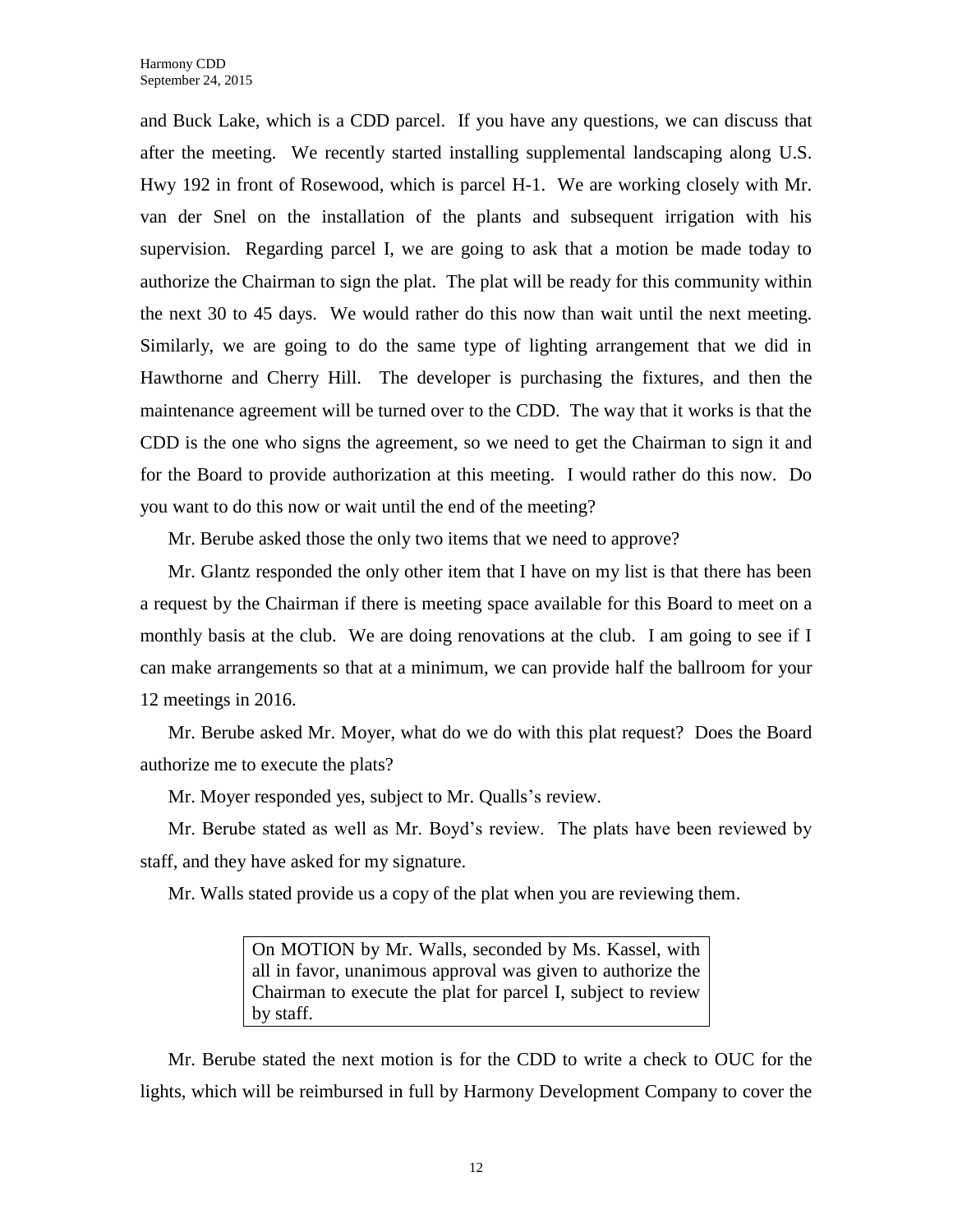capital cost of the lights. Then the CDD picks up the ongoing maintenance agreements and other costs, just like we have now.

> On MOTION by Mr. LeMenager, seconded by Ms. Kassel, with all in favor, unanimous approval was given for the CDD to write a check to OUC for the lights, which will be reimbursed in full by Harmony Development Company.

Mr. Glantz stated several months ago, I met with Board members individually to review the plans of parcels H-2 and F, rather than coming to a meeting with a slide show presentation. I am going to offer that again to all Board members. We have plans for parcels I, J, K, and L, as well as the recreation center and how they will affect the CDD strips of land that are currently owned by the CDD and will continue to be maintained by the CDD. There were questions about what plants we were putting in. Many questions came up. I found this to be constructive, and hopefully, all of the Board members found it constructive, as well. I will try to have Mr. Kent Foreman available with me to answer any questions about the landscaping. If that is the will of the Board, I will make individual calls to schedule that. I am typically here on Thursdays. I will stay late, if need be.

Mr. LeMenager asked can we hold a workshop? Then the public can attend.

Mr. Berube responded we can have a workshop if the Board wants to meet at one time.

Mr. LeMenager stated those meetings were very useful and interesting.

Mr. Berube asked what is your timeframe on the availability of those meetings?

Mr. Glantz responded I can make myself available for a workshop.

Mr. Berube asked when are you ready?

Mr. Glantz responded at any time. The plans are submitted. I believe that all of the landscaping plans were submitted and approved by the County, and we are under construction.

Mr. LeMenager stated I like the idea of having a workshop where the public can attend and listen.

Mr. Berube stated that is fine.

Mr. LeMenager stated then Mr. Glantz only needs to explain it once.

Mr. Berube asked what is our notice requirement for workshops?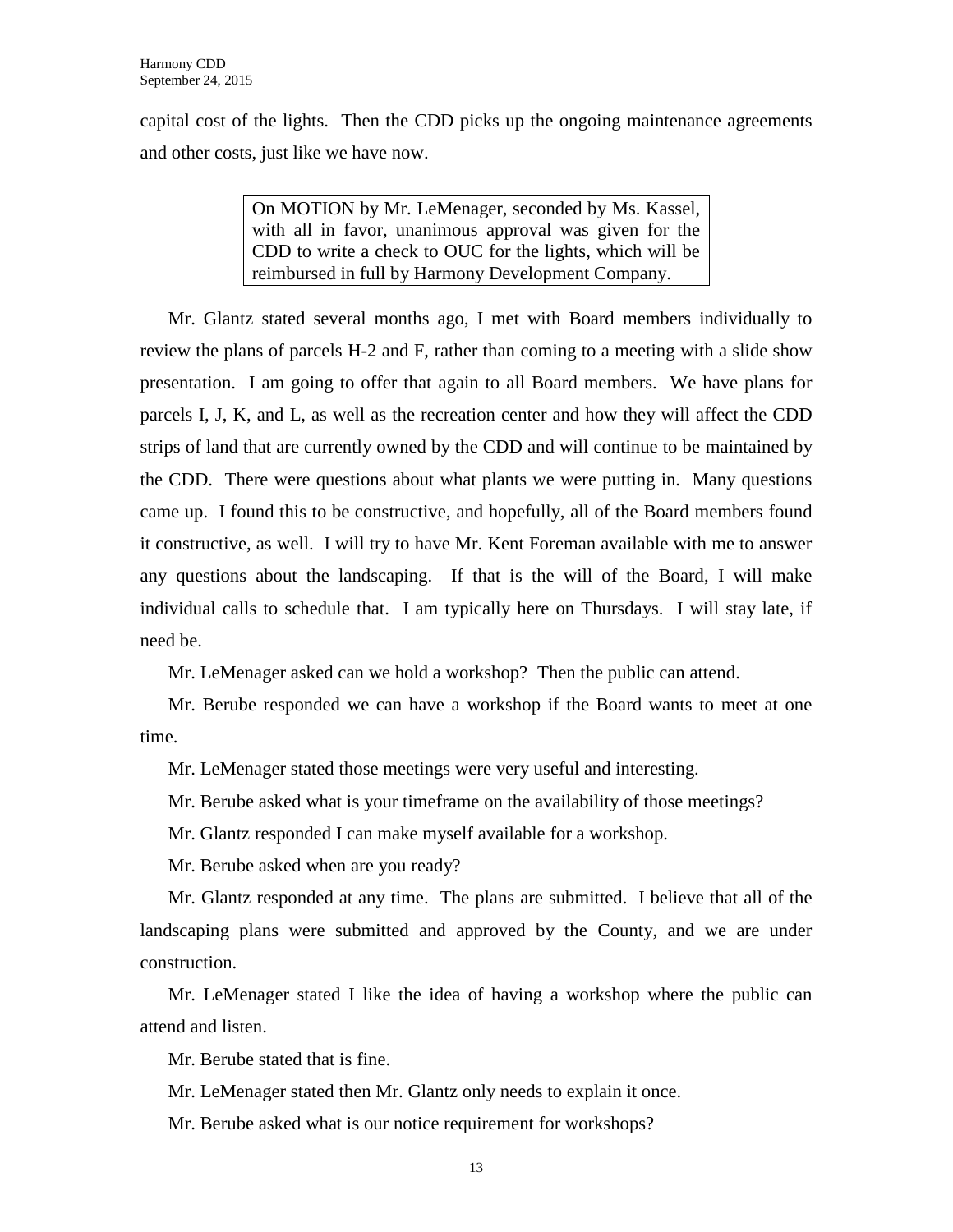Mr. Moyer responded it has to be in the newspaper seven days prior to the meeting. I need to know 12 days in advance.

Mr. LeMenager stated just pick a Thursday.

Mr. Glantz stated as an alternative, we have conducted Town Hall meetings. Since I have been here, we have conducted two. We are due to have another one later in the fall. I can schedule one if you want to have that forum available. I already provided information to the residents and stayed late at the HROA meeting last week. It all depends on how everyone wants to do it.

Mr. Berube asked can we advertise it as a workshop to include a Town Hall meeting by the developer?

Mr. LeMenager responded it is just a workshop. We just want to go over the details that are oftentimes boring to folks. Residents are certainly welcome to attend.

Mr. Berube asked what is your timeframe for having the Town Hall meeting?

Mr. Glantz responded I think we should have one in early November.

Mr. Berube stated okay.

Mr. Moyer stated the only comment that I have is, I am not sure what a Town Hall meeting is.

Mr. Berube stated it is like a workshop.

Mr. Moyer stated you probably should try to focus on District responsibilities without crossing over into HROA or other matters.

Mr. LeMenager stated I am just suggesting that we have one meeting instead of five individual meetings, in other words, a workshop, which anyone can attend.

Ms. Kassel stated I suppose that we can do that prior to the next meeting.

Mr. LeMenager stated I was thinking that it would be nice to have one before the plats are signed. I am thinking four weeks from today.

Mr. Berube stated the plat signing and plans are two different things.

Mr. LeMenager stated we discussed a lot of detail about the two neighborhoods.

Mr. Berube asked are you available every Thursday?

Mr. Glantz responded typically.

Mr. Berube stated we will try to come to some consensus on a date and let you know.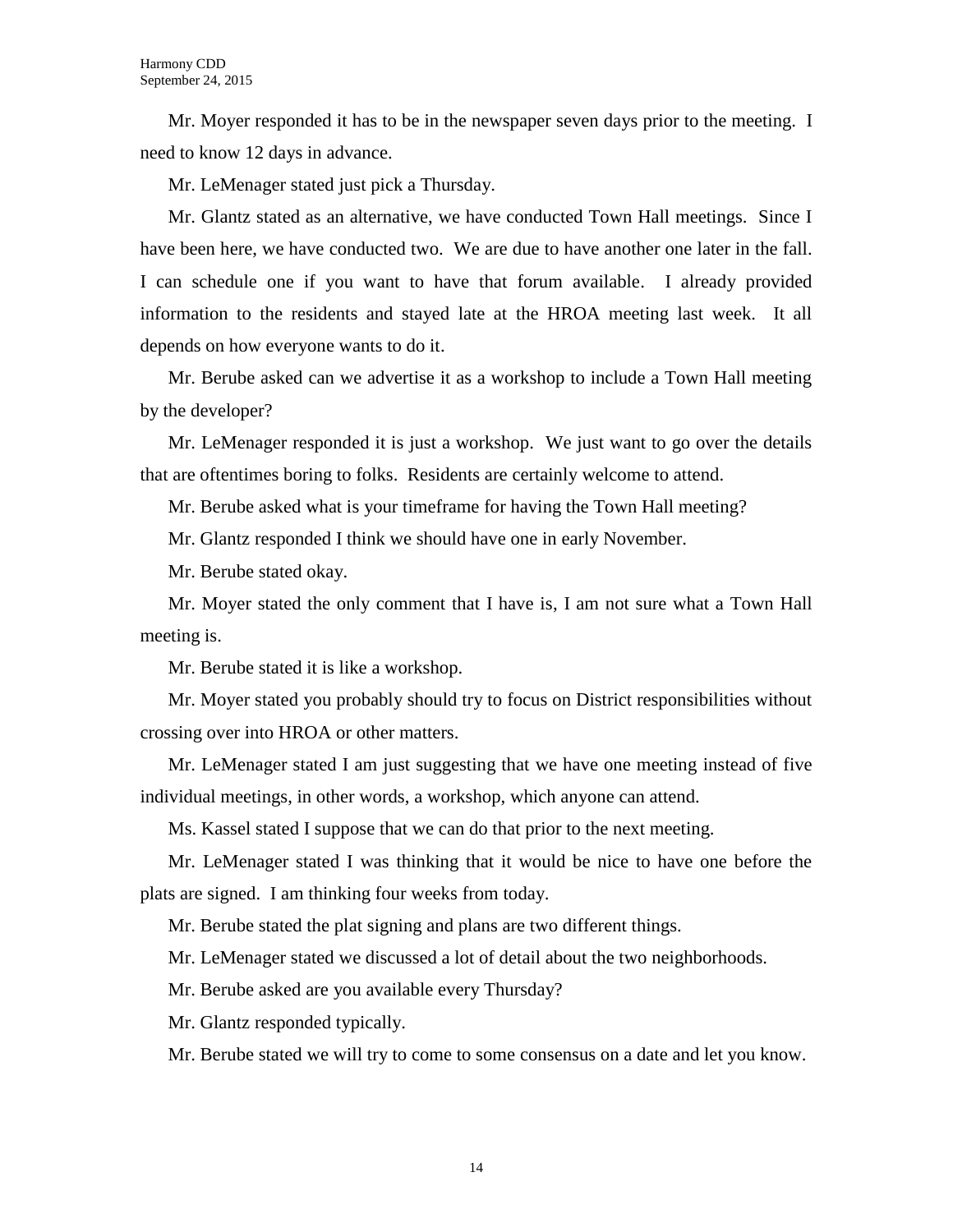Mr. Farnsworth stated regarding the property over here, I was told that originally it was designated as commercial use but it requires too much fill dirt to do that kind of work. Does it require anything to turn it into a baseball diamond?

Mr. Glantz responded I am not sure what the dimensions of a baseball diamond are.

Mr. Farnsworth stated it is big enough for a baseball diamond.

Mr. Boyd stated there is no reason it could not be a baseball or a softball field, other than where the foul balls would go.

Mr. Farnsworth stated it would require fencing. What about as far as the requirements of the land?

Mr. Boyd stated it would need to be graded level. There is no other reason it could not be some sort of sports field.

Mr. Farnsworth asked what about a skate park?

Mr. Boyd responded there is no reason that it could not be a skate park.

Mr. Farnsworth stated good. That is the answer I wanted. If I can get any consensus here, would Mr. Glantz support that use of that property?

Ms. Kassel responded they own it.

Mr. Farnsworth stated I know that they own it. They would have to support what that property is used for.

Mr. LeMenager stated they could give it to us.

Mr. Farnsworth stated I know that they could. I am asking if they would entertain that use. You do not have to answer now. This is just an idea.

Mr. Glantz stated there are several pieces of property in Harmony that are not designated at this point for any particular use, for example, the property at Buck Lake where the trailer used to be, the parcel across the street that is part of the Green neighborhood, and many other small pieces. I had certain conversations with the Chairman and our land planner, and we are open to a variety of ideas. One of the things that we are not challenged with, at the moment, is having enough land. We have quite a bit of land, not only within Harmony main, but outside of Harmony main. We are currently focused on other parcels right now and not focused on this. If there is something that this Board or any other group wants to suggest, we are more than willing to have a discussion on that property. Fill dirt is just a cost of development.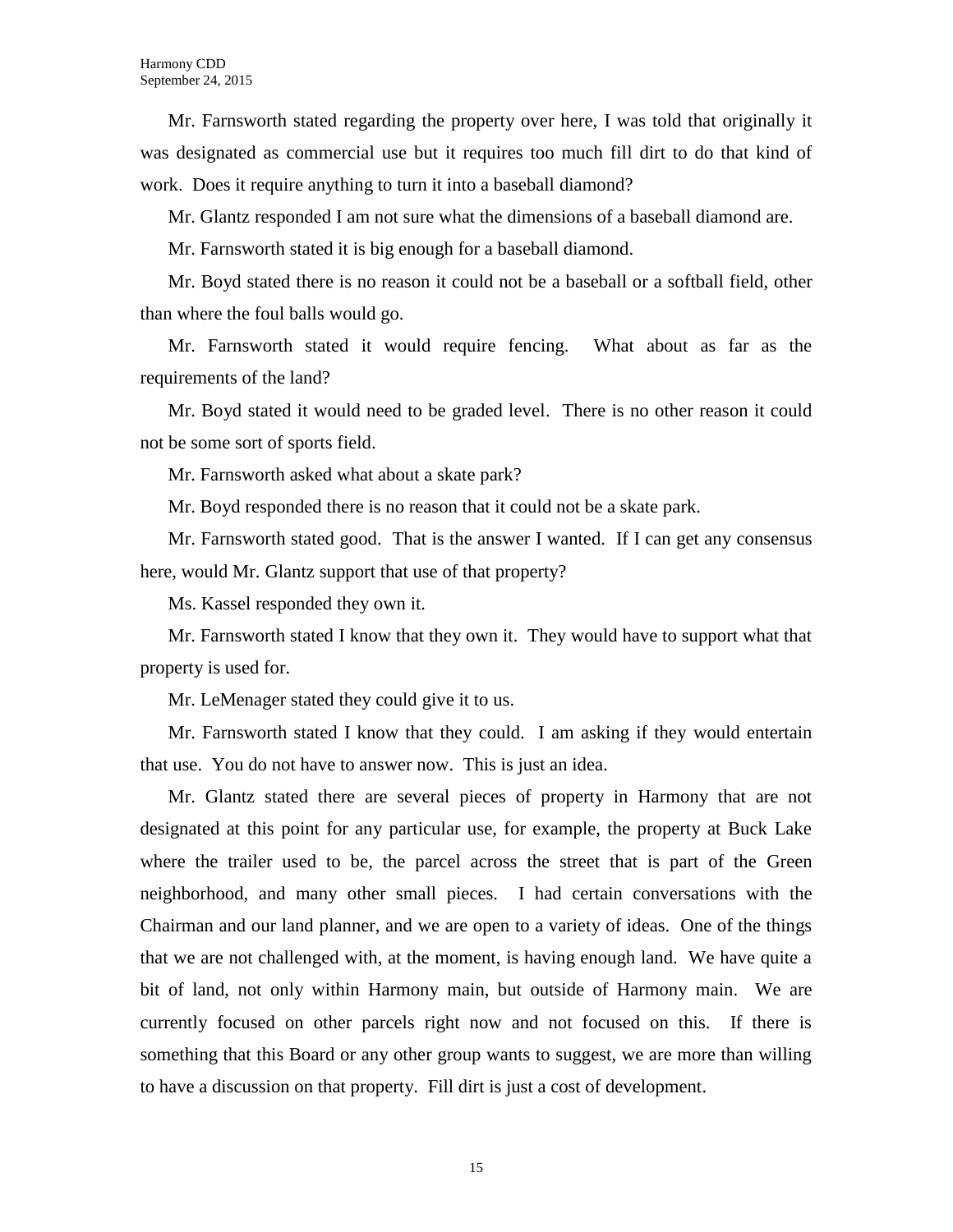Mr. Farnsworth stated in order to construct a building on that property, I was told it would need fill dirt.

Mr. Glantz stated just about every site out here needs fill dirt.

Mr. Farnsworth stated I was asking about the way the property is right now.

Mr. Glantz stated that is not preventing it from being developed. There is no correlation between immediate fill dirt and filling it in to be developed. The question you are asking is if the developer would be willing to discuss uses for that parcel, and the answer is yes. We have quite a bit of land, and we have undertaken many projects in the past 16 to 17 months since I have been here: redoing the front entry, developing several parcels of land, removing trailers, and relocating the CDD trailer. Right now, we are doing a renovation for the clubhouse. We have graded a parking area for the HROA. We made many changes in the short period of time that we have been here. We are trying to be proactive to continue the development. That has not yet been on our target list. If this is anything that the Board or any group wants to discuss with us, we would be happy to discuss it with you.

Mr. Farnsworth stated I wanted to make sure that everyone was aware of why I am interested. I am a great advocate for kids playing baseball or softball. What I found out is that they have very little opportunity to do it, regardless of what people say about the schools having a baseball diamond. The problem is that most of the time, they are locked out of there. They cannot just go in there any time that they want and have a pick-up ball game.

Mr. Berube stated the ball field and playground behind this school are wide open and rarely get used. They are beautiful.

Ms. Kassel stated I would like to respect the request of the residents who requested that we discuss the parks before 7:00 p.m., and it is 6:50 p.m.

Mr. Farnsworth stated I want to explain why I am interested. I believe that this area would be a great area for a skate park. That would be a great investment for some of the funds that we have available, rather than spending it on other things. The kids need something to occupy their time. I am not a skateboarder. I never was, but kids do it. Therefore, I would advocate seriously considering a skate park.

Mr. Berube stated we have the park discussion coming up shortly.

Mr. Farnsworth stated this is separate from that discussion.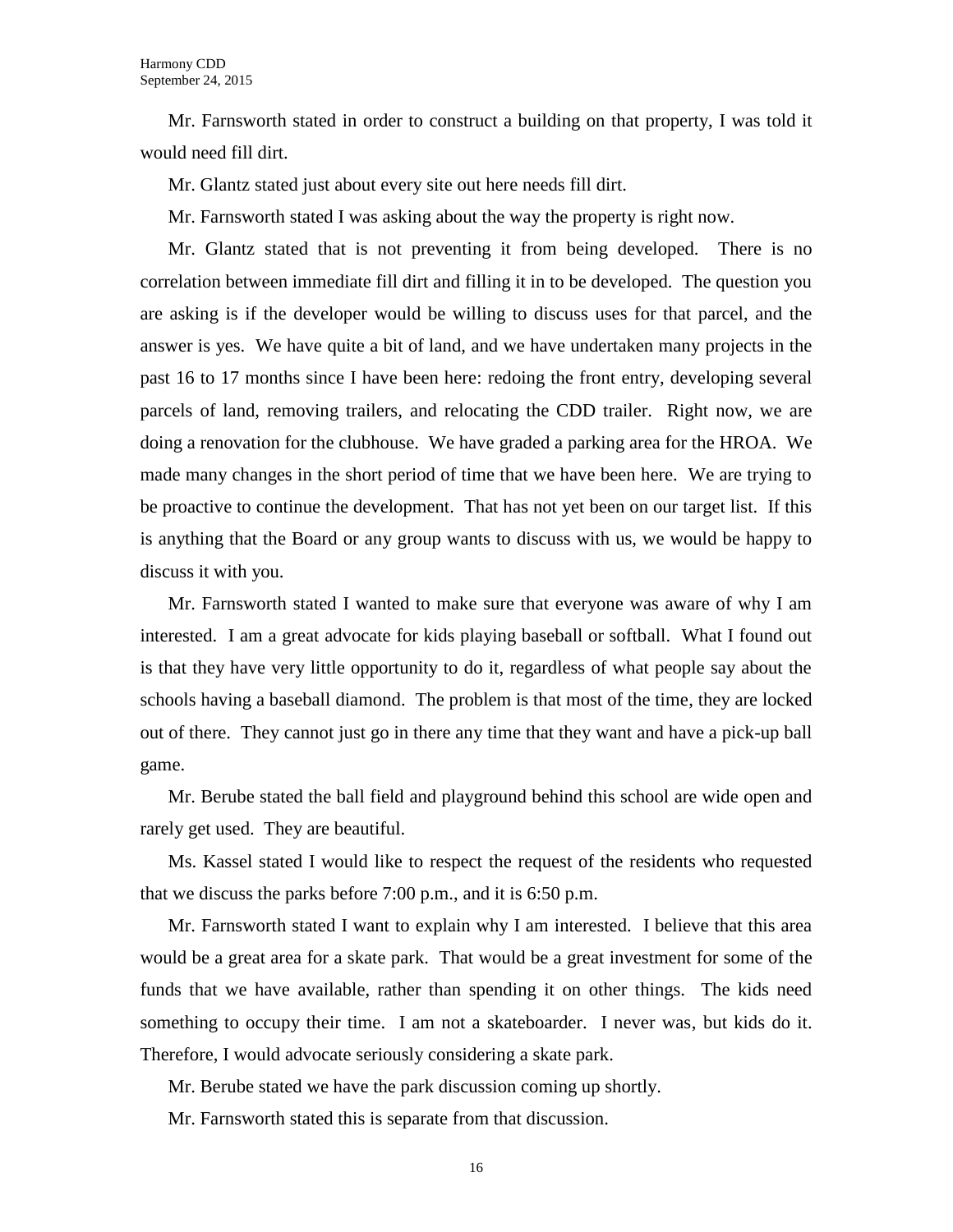Mr. Berube stated it would fall under recreation and parks, so let us include that. Thank you for coming, Mr. Glantz. We will be in touch.

# **SIXTH ORDER OF BUSINESS Staff Reports**

#### **A. Engineer**

There being nothing to report, the next item followed.

#### **B. Attorney**

Mr. Qualls stated we are still waiting to receive the counter-signed agreement from OUC.

Mr. Berube asked for the street light payoff?

Mr. Qualls responded yes. I have a new assistant who called them. Mr. Alandus Sims basically said that there is a lot of bureaucracy here. They have what they need, and they know that time is of the essence.

Mr. LeMenager asked did they cash the check?

Mr. Qualls responded I do not know. They kept asking for a legal description. I sent them the overall plan.

Mr. Berube stated the legal description should be part of the original contract.

Mr. Qualls stated I sent them a metes and bounds description. What I am saying is that they have everything they need, and the ball is in their court.

Mr. Berube stated the problem is that until they counter sign it, our bill does not drop.

Mr. Qualls stated that is my understanding.

Mr. LeMenager stated then we do not pay it.

Mr. Berube stated that is another problem because we have them set up on auto pay.

Mr. LeMenager stated then we take that one off auto pay.

Mr. Moyer stated the agreement was that we needed to have a check to them by the end of August, and they received it prior to the end of August. I would argue, whether or not they cashed the check, that we should see a reduction in those fees.

Mr. Qualls stated I would agree with that.

Mr. LeMenager stated if the bill still has not decreased, we just send them the back the bill and say they made a mistake and redo this.

Mr. Qualls stated we did everything OUC asked, and we did it in a timely fashion.

Mr. Berube stated you are going to need to have Severn Trent grab that bill because it is going to go to auto pay. I do not know how we stop that. I do not know how we reached that point with auto pay, but I do not like it for reasons like this.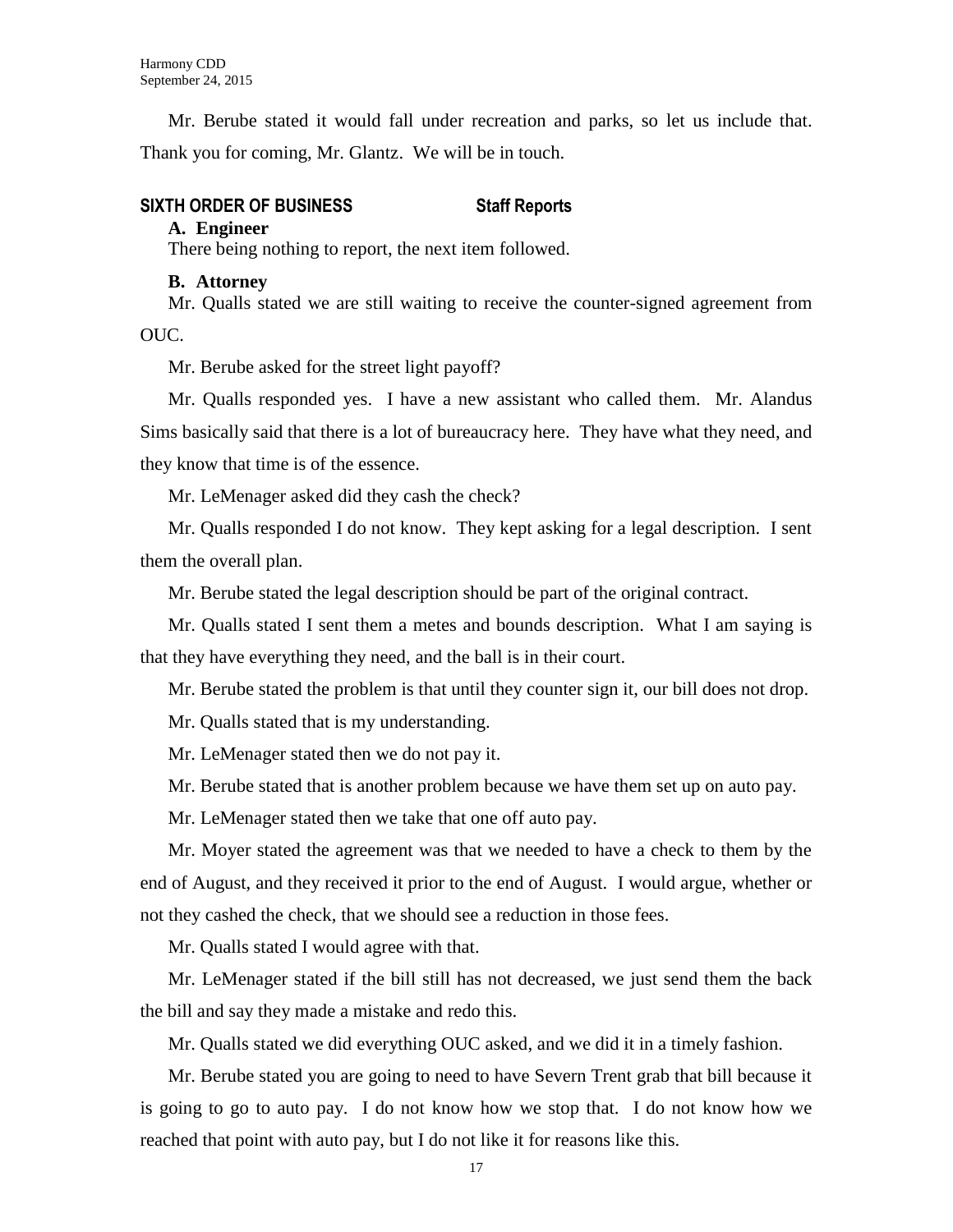Mr. LeMenager stated take that one invoice off auto pay until this matter is resolved. The best way to deal with a bureaucrat is to make it affect his pocketbook.

### **C. Field Manager**

#### **i. Dock and Maintenance Activities Report**

The monthly dock and maintenance activities report is contained in the agenda package and is available for public review in the District Office during normal business hours.

#### **ii. Buck Lake Boat Use Report**

The monthly boat report is contained in the agenda package and is available for public review in the District Office during normal business hours.

Ms. Kassel stated I know that it is not a lot of money, but there was about \$4,000 in damage to the pontoon boat and the access system from lightning.

Mr. van der Snel stated we had a lightning strike at Buck Lake. The propellers are halfway in the water. They cannot go higher because of the structure on the back of the boat. As a result, they are halfway in the water. Lightning hit the water, frying two circuit boards. We just repaired the access system today, which cost approximately \$3,000. I am trying to get one circuit board paid under the warranty, but the manufacturer will not believe that two circuit boards were broken from the same issue. That is still pending, but the controllers were also damaged. They are going to be installed this week. This is just an estimate.

Ms. Kassel asked is there a way to prevent this from occurring in the future, or was it a freak accident?

Mr. van der Snel responded I asked. You can place a surge protector on it, but it travels to the circuit board. There is not much that you can do.

Mr. LeMenager stated it is in water. I live there. Trust me that when there is a storm, the amount of lightning hitting that lake is a lot.

Mr. van der Snel stated the same problem occurred this time last year.

Mr. Berube stated the problem is that the boats are sitting in the water, and you have metal-to-metal contact. If there is a surge anywhere, it will hit those circuit boards. For the door, you can put a surge protector on the feed, but it is still going to be grounded. You have to remember it is grounded with a copper rod that goes into the ground. Lightning hits the ground. You can protect the feed side, but the lightning is going to come off the ground side and fry it. You cannot protect that. You are done. Lightning is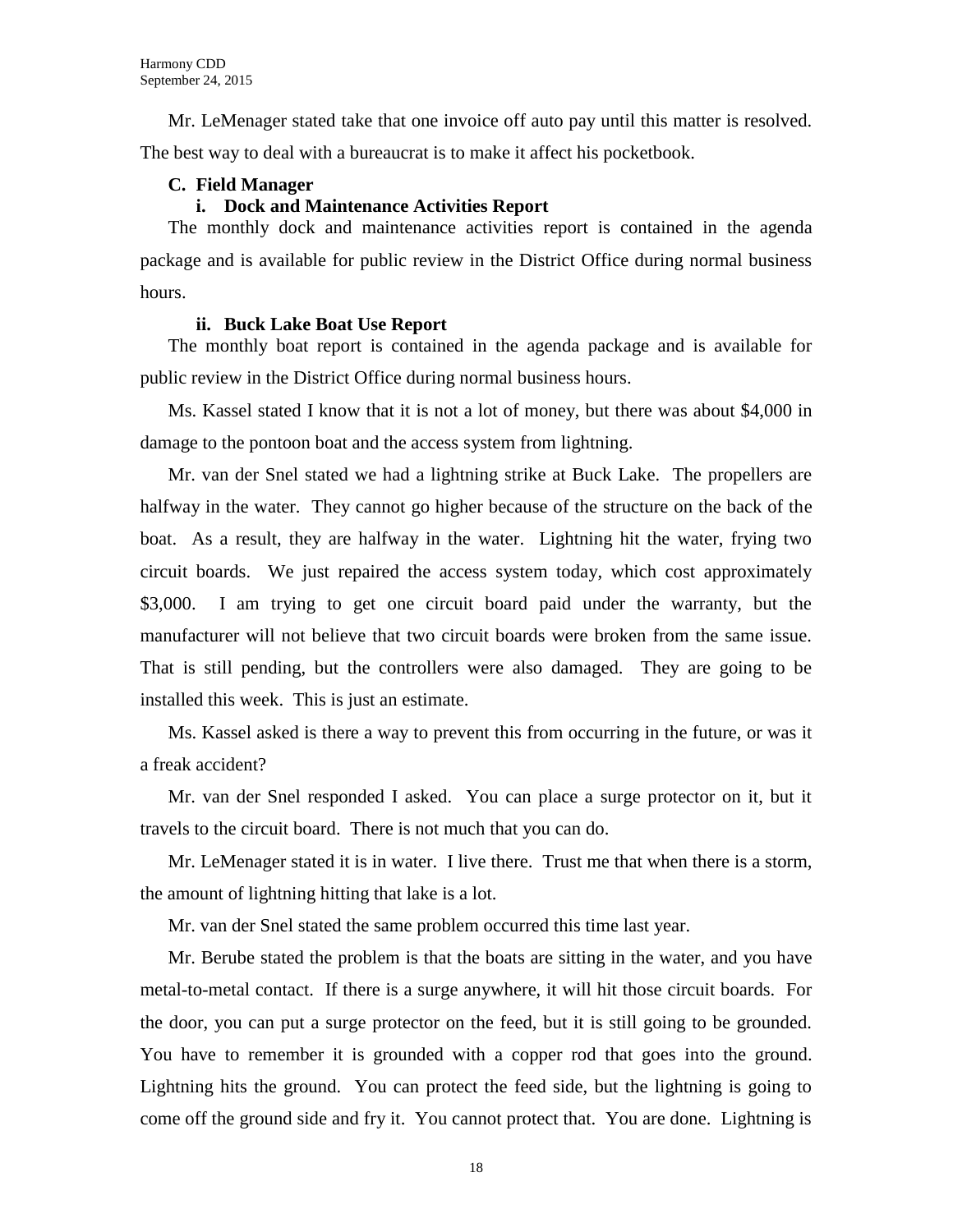bad. Everyone knows what happens when they see a circuit board that is hit by lightning. It is evident.

Mr. van der Snel stated trust me, I was not happy with it either with all of those costs right before the end of the fiscal year.

Mr. Berube stated that is why we budget for contingencies. The good news is that we have enough money to fix it as need be. The bad news is that we have to fix it.

#### **iii. Miscellaneous**

Mr. van der Snel stated Mr. John McLees on Indiangrass contacted me last week about a tree that he wants in front of his house. When Mr. Todd Haskett was here, he agreed to have one tree replaced in front of his house. He was originally missing one tree in front of his house. When Davey Tree came to plant the tree, Mr. McLees came out of his house and told them not to plant it where the old one was but plant it the left. The Davey Tree representative did plant it on the left. Now he is trying to get another tree on the right side.

Mr. LeMenager stated I say that we authorize him to pay for the tree if he wants another tree. I do not have problem with that.

Mr. van der Snel stated he wants to pay for another tree; however, it is CDD property, and he needs Board approval to put another tree in there.

Mr. LeMenager stated if he is willing to pay for the tree, let us do it.

Mr. Walls stated and installation of the tree.

Mr. LeMenager stated I do not have a problem with that.

Ms. Kassel stated I agree.

Mr. van der Snel stated problem solved.

Mr. Walls stated it needs to be consistent with the other types of trees that we have there.

Mr. Berube stated Mr. Moyer needs to be kept apprised of that because he will have to send an invoice.

Ms. Kassel stated no. Mr. McLees will contact Davey Tree on his own.

Mr. van der Snel stated Mr. McLees will plant the tree himself and hire a contractor to do that. Davey Tree is not involved. We just needed to know if the Board approved it.

Mr. Berube stated I thought that he was talking to Davey Tree about getting this done.

Mr. van der Snel stated he did in the beginning, but it did not work out.

Mr. Walls stated we just need to be clear that the tree needs to be the size and type.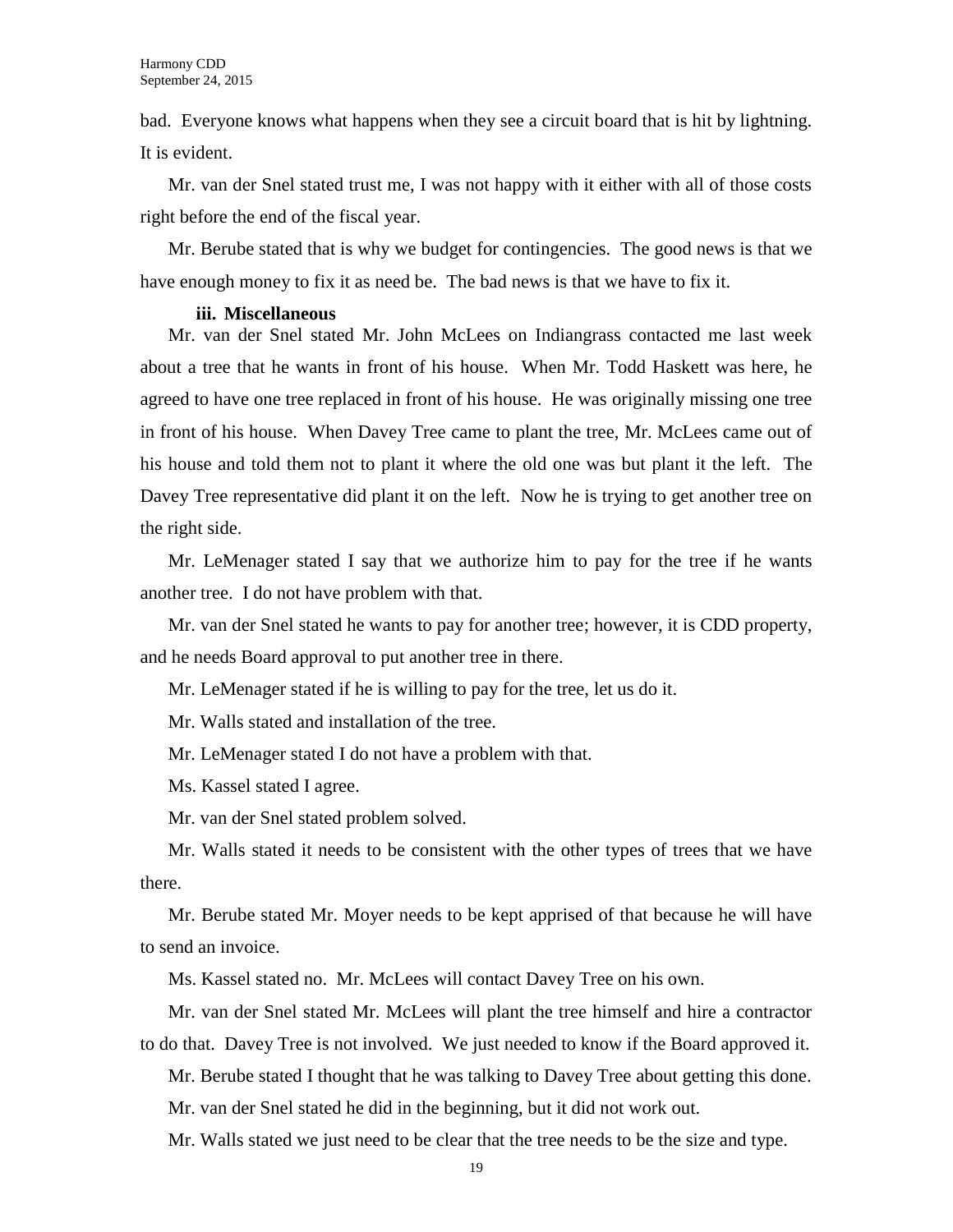Mr. van der Snel stated I tried to obtain a quote to clean the play area roof fabric at Lakeshore Park. As you may have seen, it is moldy and black. It looks bad. The contractor said that he could not clean it because the fabric is worn out. Do you want to discuss the two fabric roofs in the play area?

Ms. Kassel stated we just installed them four years ago. That is why I suggested that we do a darker color and not a light color.

Mr. Walls stated it was not that long ago.

Mr. Berube stated it was longer than that.

Mr. van der Snel stated I am going to investigate a replacement.

Mr. Walls asked what is the warranty on those roofs?

Mr. Berube responded warranty is one thing; dirt is another. They have not failed.

Mr. van der Snel stated because of the sun, the octangle one has a 10-year warranty on it and is more closed and more dense. When it rains, you can actually stand under it, and you will not get wet. With the play area fabric, when it rains, you still get wet because it is a finer fabric. It is a shade structure. I want to investigate the cost to replace that.

Mr. Walls asked can we paint it? You said that the fabric is okay.

Mr. van der Snel stated the fabric is slightly worn and dried out by the sun.

Ms. Kassel stated there should be a warranty. It was not that long ago when we installed it.

Mr. Walls stated I have been here a little over four years, and we voted on it while I was here.

Mr. van der Snel stated it is not that it is bad, just dirty, and the contractor said that he could not clean it.

Mr. Berube stated the warranty would cover tears or otherwise fail. The warranty is not going to cover dirt.

Mr. van der Snel stated I just wanted to make the Board aware that I will investigate the cost to replace the play area roof at Lakeshore Park.

Mr. Farnsworth asked can we clean it?

Mr. van der Snel responded no.

Mr. Farnsworth stated that does not sound right.

Mr. Walls stated you can paint the fabric.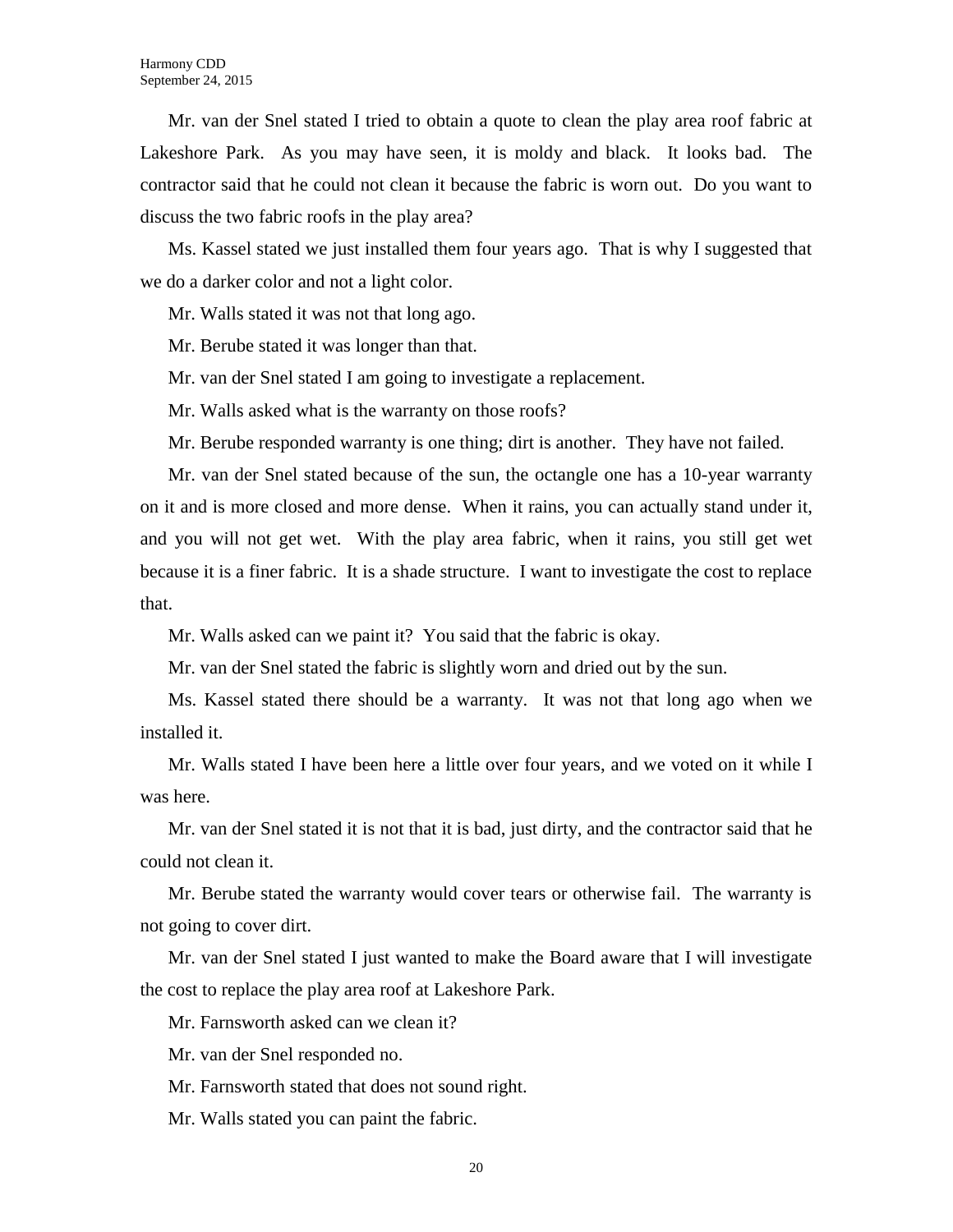Mr. Berube stated you can. The problem is the height. We do not want to put people up in bucket trucks or ladders to get up at that height pursuant to our employment agreement.

Mr. Walls stated we spent several thousand dollars on that play roof.

Mr. Berube stated we spent \$20,000.

Ms. Kassel stated it is ridiculous to have to replace it after a couple years.

Mr. Walls stated to have to replace it after two or three years is a waste.

Mr. Berube stated the only problem is that it is dirty. It is not worn out. It still does its job.

Mr. Walls stated we need to be more cognizant with the color we order.

Ms. Kassel stated I agree. That is why I lobbied for a darker color last time.

Mr. LeMenager stated I think we are all surprised when it turned out yellow. We all expected it to be green.

Mr. van der Snel stated I just wanted to make the Board aware of that.

Mr. LeMenager stated I actually like the yellow.

# **SEVENTH ORDER OF BUSINESS Discussion Items**

### **A. Proposal for Blazing Star Park Improvements**

Ms. Kassel stated the plan was circulated among residents who were interested in having input. The proposal was included in the agenda package. The only thing it does not include are areas of sod replacements that we do not yet have a proposal for. I do not know why Mr. Rukkila did not include it in the proposal.

Mr. Berube stated let us hold that one until next month because it is incomplete. I like this proposal, but there are some items that we are missing.

Ms. Kassel stated I propose spending an additional \$4,600 to replace sod that is not covered with these plantings, not to exceed \$10,000 for all the improvements in Blazing Star Park.

> Ms. Kassel made a MOTION to approve the Davey Tree proposal for the Blazing Star park improvements, at an amount not to exceed \$10,000. Mr. LeMenager seconded the motion.

Mr. Farnsworth stated before we vote on this, explain to me why we are destroying a play area simply because kids are playing on it. I am having trouble with that concept.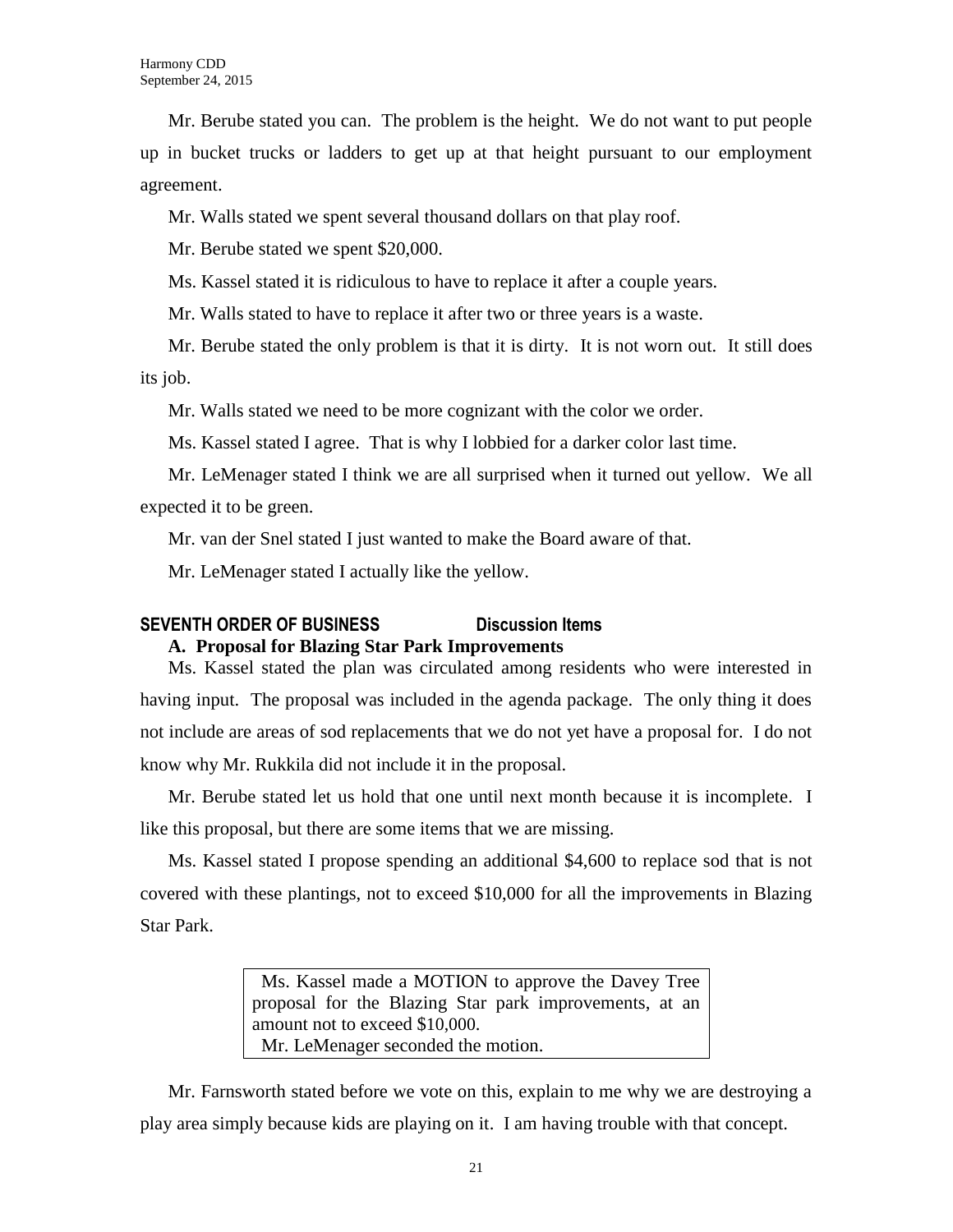Mr. LeMenager stated because it is not designed to be a play area.

Mr. Farnsworth stated sure it was. The developer even promoted it that way.

Mr. Berube stated the developer does not care what happens there. We got saddled with the maintenance, and the people who live there say that the area looks horrible.

Ms. Kassel stated it is a drainage swale.

Mr. Berube stated right now, it looks pretty because it is all green weeds.

Mr. Farnsworth stated according to my calculations, you can resod that place twice a year for two years for the amount of money that you are spending for all of these trees and landscaping. You are destroying the area. That seems to be penny wise and pound foolish.

Ms. Kassel stated the area was not designed as a play area. It was designed to drain water. At the very end is a drain. It is not designed to be played on. That is the area that got the worst play. The people who live around that park, with whom I have spoken, are not happy that a lot of activity is down there. Part of the idea here is to bring back the beauty of the park and the quietness of the park. A playground is still out there where the kids can still play. It is just not a football field. So the drainage swale is now protected from erosion.

Mr. Walls asked what is the guarantee that these improvements are going to change how it is going to be used?

Mr. Berube responded kids are going to move from the swale to the rest of the Green area and wear that out. We are going to be talking about resodding that over and over again.

Mr. Walls stated that is what I was alluding to last month. You need a landscape architect or someone who is an expert in play areas. We keep coming up with these ideas, but we do not know if they are going to work or how they are going to be implemented. That is my problem. We are trying to do these things, and I applaud everyone for trying and coming up with plans. Like I said last month, none of us is an expert in these areas. We do not know if that is going to work or not, and we are going to end up spending \$10,000.

Ms. Kassel stated we just spent a lot of money on other park areas. There was an area right by the playground by the dog park that was just relandscaped. So far, that is doing well, but there are no guarantees anywhere.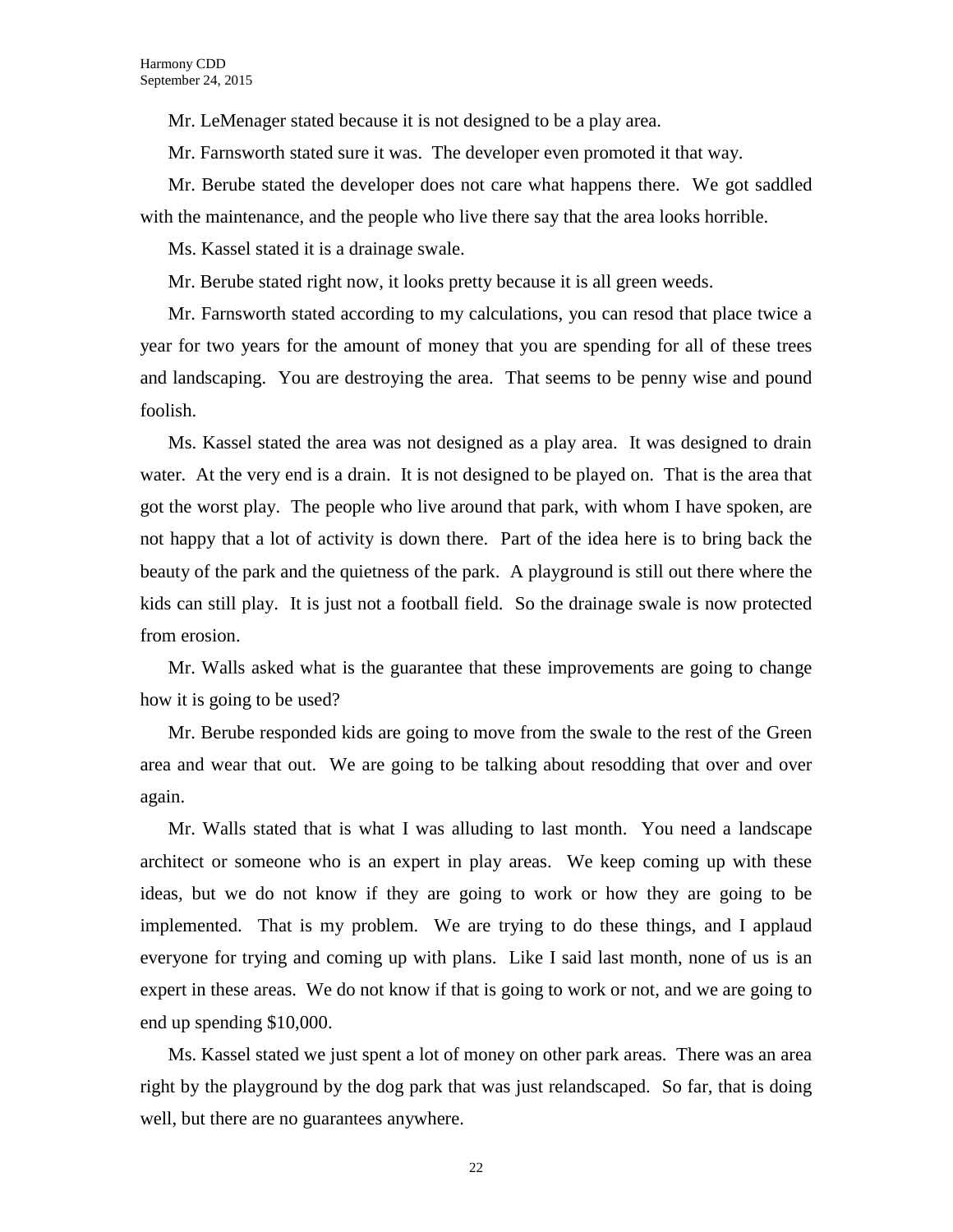Mr. Walls stated we did that once in many years. My concern is if this area is going to get trampled on in two months.

> Upon VOICE VOTE, with Ms. Kassel and Mr. LeMenager in favor, and Mr. Walls, Mr. Berube, and Mr. Farnsworth against, the Davey Tree proposal for the Blazing Star park improvements, at a not-to-exceed amount of \$10,000, was not approved.

Mr. Berube stated that is not to say that this proposal cannot be worked on, but it needs further thought, because if we leave the sod area where it is on the big flat area, kids are going to move to it. Right now, it is weeds.

Ms. Kassel asked what big sod area? There are enough trees to break up the big play area.

Mr. Berube responded five crepe myrtles are not enough.

Mr. Walls stated it may cost us a few dollars, but I think that we should think about bringing in a consultant who understands play areas, can look at the landscaping and the layout, and recommend a plan that will reasonably work.

Mr. Berube stated that is your charge.

#### **B. Landscape Improvements Along the Gas Pipeline**

Mr. Berube stated we are contemplating this expansion or new use of this land across the street to the area that we own, but there is more area that we can go to the pipeline company, FGT, and ask them to do another modification along the lines of the modification that was done earlier this year. I know it exists because you provided it at the last meeting, and I signed that agreement.

Mr. Boyd stated that is correct, but it was a modification for a specific purpose.

Mr. Berube stated if we were going to take this proposal that you already drew up and expand it to go more into the grassy area above the pipeline and we wanted to use that area, we would have to go back to FGT and ask them for another modification.

Mr. Boyd stated we would have to obtain an agreement to do that work. They have not been cooperative about anything in their easements except a pure crossing that is necessary for a roadway or utilities. For sidewalks and anything running along their easement, even it has been done in the past with the dog park, they have since changed their policies and are now saying "No." That is not to say they will always say "No." We can go back and ask. For example, when neighborhood F was first designed, it was a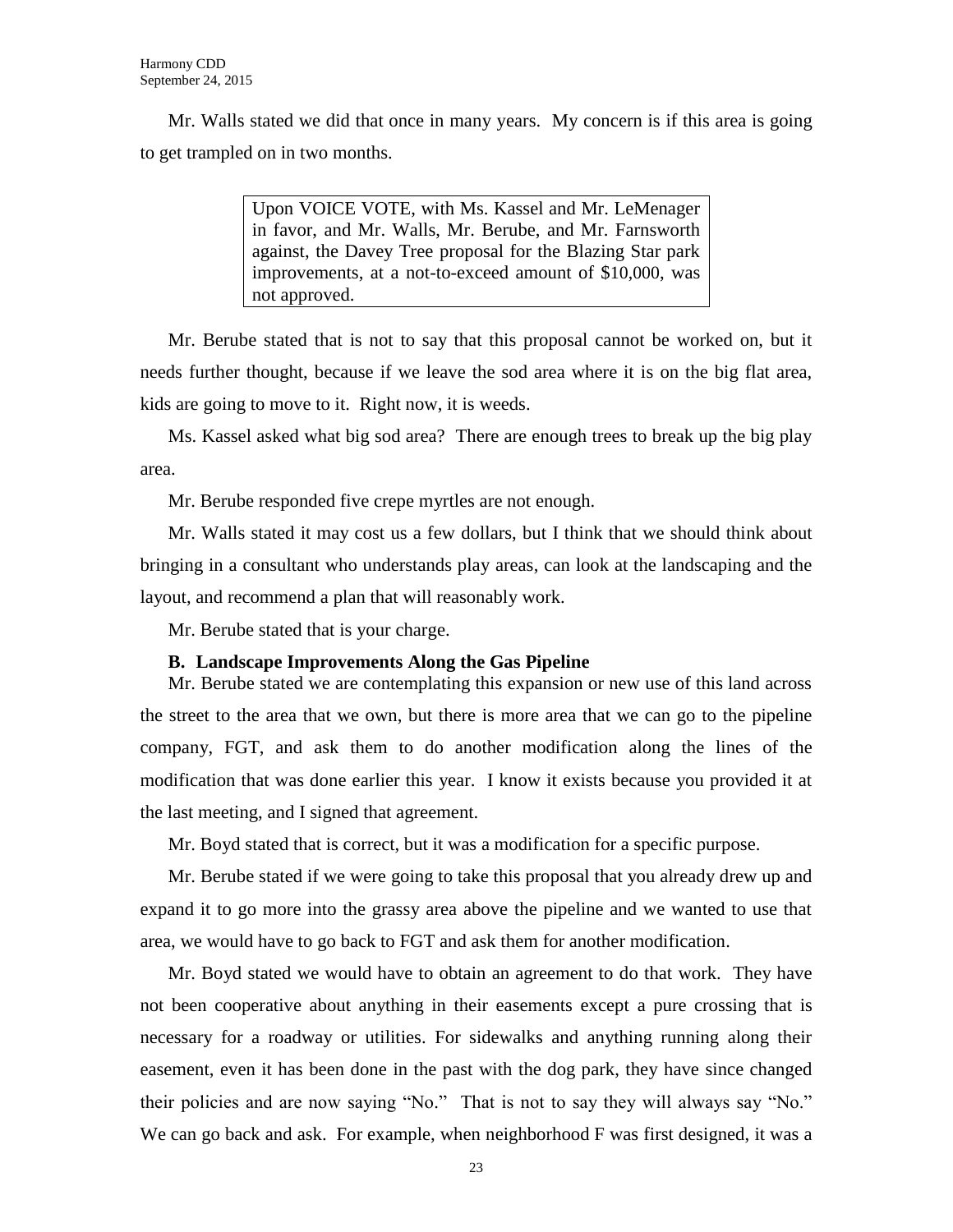different design, and a sidewalk was going to be in the easement. They would not permit that design. It did not look anything like this design. That design had to be revised to keep all of the improvements, with the exception of the road crossings, out of the easement.

Mr. Berube asked what would your guess be for exercise equipment or play equipment that are simply some white poles going into the ground?

Mr. Boyd responded my understanding right now is that they would not allow it. I can certainly ask and pursue it, but my understanding right now is that would not be allowed.

Mr. Berube stated okay.

Ms. Kassel stated I can say that the people who live on Butterfly Drive are strongly against recreational facilities along this park, except for a passive linear walking and sitting park. The plan calls for crepe myrtles along the roadway, oak trees with one along the back between every three crepe myrtles, three or four park benches, several trash cans, a couple of doggie pots, and a sidewalk that has a slight curve in it.

Mr. Berube stated speaking of the sidewalk, it says three feet. Our other sidewalks are four feet.

Ms. Kassel stated we can make it four feet. We just thought about three feet because the issue is that the entire east side is only a ten-foot easement.

A Resident stated it is 12 feet.

Ms. Kassel stated I asked if there was room for a four-foot sidewalk. If there is, it will increase the cost on your spreadsheet for sidewalks by 25%. Instead of \$12,000, it would be \$15,000, which is not terrible. What is not on here is any kind of playground or par course equipment. The people I spoke with, at first, were in favor of the par course, then they were not in favor, and back and forth. It is not on this plan. The par course equipment that several of us looked at and liked it cost about \$7,000, or \$11,000 installed, for five pieces of equipment. We talked about the possibility of being spaced along the west side of the park, but that is not in the plan that we have in front of us. That is not to say that we could not install it later if people wanted it.

Mr. LeMenager asked do you mean that you are going to have a crepe myrtle right next to an oak tree?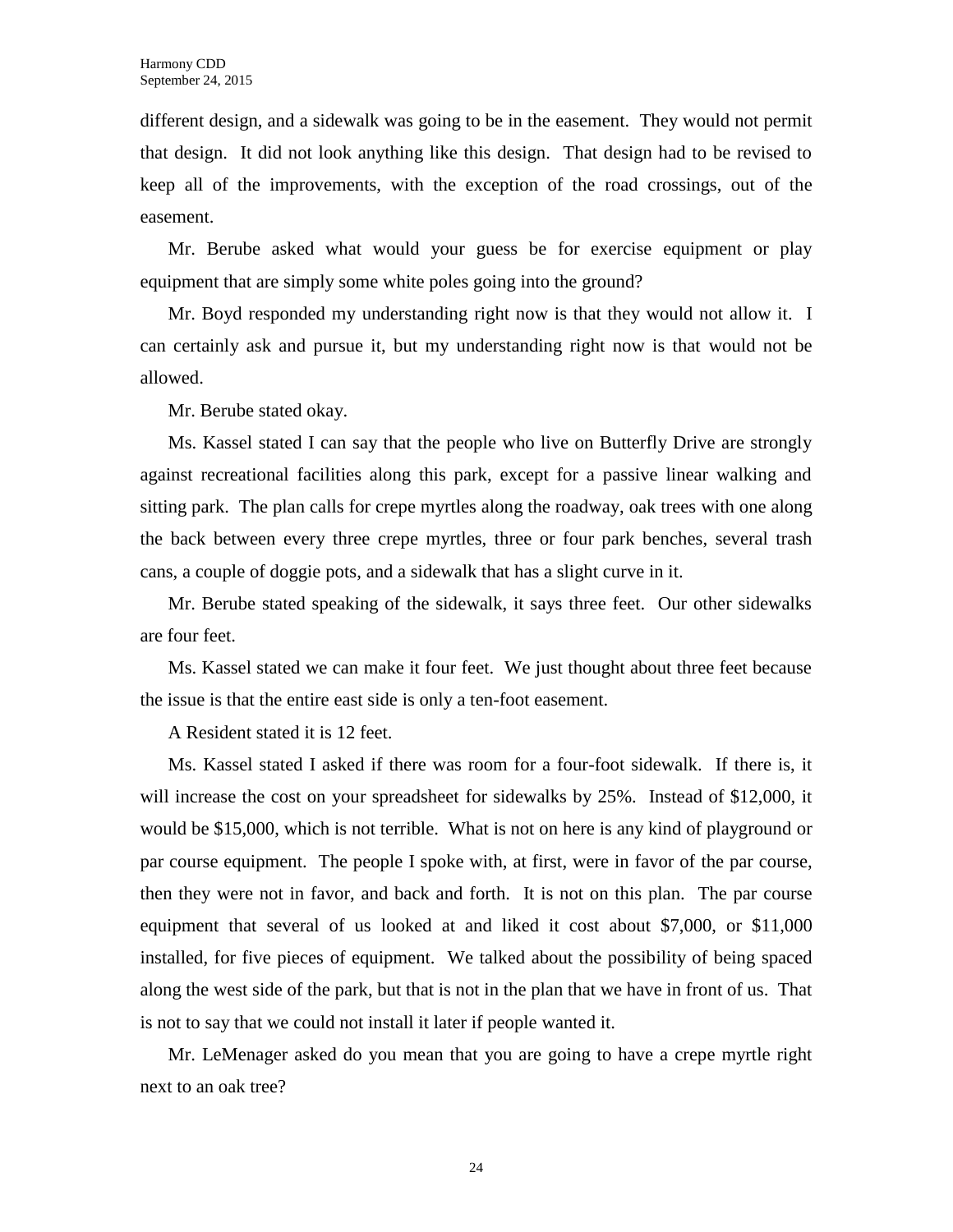Ms. Kassel responded yes, in the 20-foot section. They look fairly big. We can remove the middle crepe myrtle and leave these two. The reason that the crepe myrtles are here is to provide shade on this side of the road, and the oak tree is there to provide shade on that side.

Mr. LeMenager stated my only comment about trees is that we know that they are going to destroy a sidewalk. Let us not put the trees too close to the sidewalk.

Ms. Kassel stated that is why they are at the very back of the easement.

Mr. LeMenager stated I understand, but right next to a sidewalk.

Ms. Kassel stated no. The idea behind the sidewalk is, where the oak trees are, the sidewalk is much closer to the curb instead of the back. The oak trees are in the very back of the CDD property.

Mr. Boyd stated the sidewalk is pushed up against the easement.

Ms. Kassel stated that is not the plan.

Mr. Boyd stated that is as far out as we can push it. It could be closer.

Ms. Kassel stated the idea is to actually have the sidewalk curve somewhat, so it is not just a straight line but more meandering.

A Resident stated you cannot walk down a three-foot sidewalk side by side.

Mr. Berube stated we can make it four-feet wide, which is no big deal.

Ms. Kassel stated the idea was that as the sidewalk curved, it would be farther away from the oak tree and then come back toward the back of the easement. Then it would go out again. Ms. Nettie Bartel was helpful in designing the plan so it is clear how the sidewalk is supposed to go. Mr. Boyd indicated that a curving sidewalk is 10% to 15% higher in cost than a linear sidewalk. That is what we have. We should take comments from residents.

A Resident asked it is going to be lined with crepe myrtles?

Ms. Kassel responded that is what the plan shows and what we original discussed. You are welcome to come up and look at the plan. Plan A has a sidewalk across the easement. The other plan is more extensive.

The plan was discussed in further detail.

Mr. LeMenager stated the land is not wide at all.

Mr. Berube stated no. It is 10 to 20 feet, depending on the curvature.

Mr. LeMenager asked what is the scale?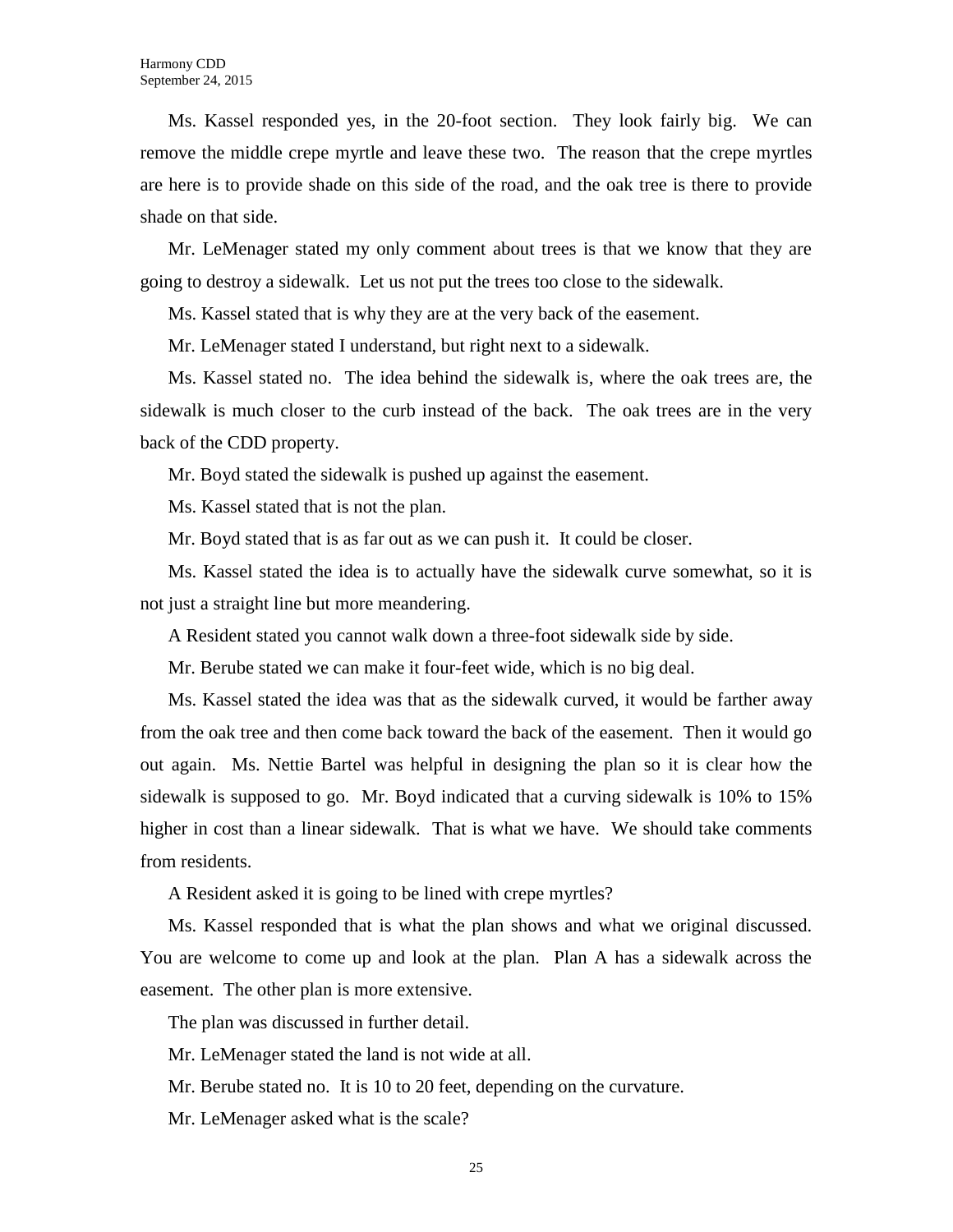Mr. Berube responded the scale is as shown, one inch equals 20 feet.

Mr. LeMenager stated with a four-foot sidewalk, you have six feet of grass. It is not a lot.

Mr. Berube stated I know. That is not the way that I wanted to do it.

Mr. LeMenager stated I do not think that we can put anything on it.

Mr. Berube stated you are probably right, but we have not asked.

Ms. Kassel stated Mr. Boyd, where it says "cut existing curb and asphalt," that was taken out. What does that mean?

Mr. Boyd responded these are driveway cuts that were not used that extend slightly into the easement.

A Resident stated no, that has all been taken out.

Mr. Boyd stated I was working off an aerial. That is my mistake then.

Discussion ensued regarding the plan.

Ms. Kassel stated this plan includes landscaping in terms of oak trees and crepe myrtles. It does not include sod.

Mr. LeMenager stated it does not have to be St. Augustine sod.

A Resident stated four feet is the smallest sidewalk in all of the streets in Harmony. The sidewalk in Cat Brier is eight feet.

Ms. Kassel stated I seem to sense a little hostility. When we started working on this, we were told we had six feet to work with, and that is why we started proposing a threefoot sidewalk. It is only today, for the very first time, that I am hearing some hostile pushback.

A Resident stated at the last meeting, we found out that the sidewalk was going to be three feet. That caused some issues with us compared to how wide other sidewalks are.

A Resident stated there have been emails back and forth regarding the size of the sidewalk. If you are going to do something, do it right.

Mr. Berube stated the standard sidewalk that we have is four feet or wider. I would not advocate for a three-foot-wide sidewalk. The cost difference between a three- and four-foot sidewalk is minimal. I walk this path around the lake all the time, and with two people side by side, you fill it up.

Ms. Kassel stated this afternoon, when I received a text from somebody, was the first time that I heard anything about a problem with a three-foot sidewalk. The reason this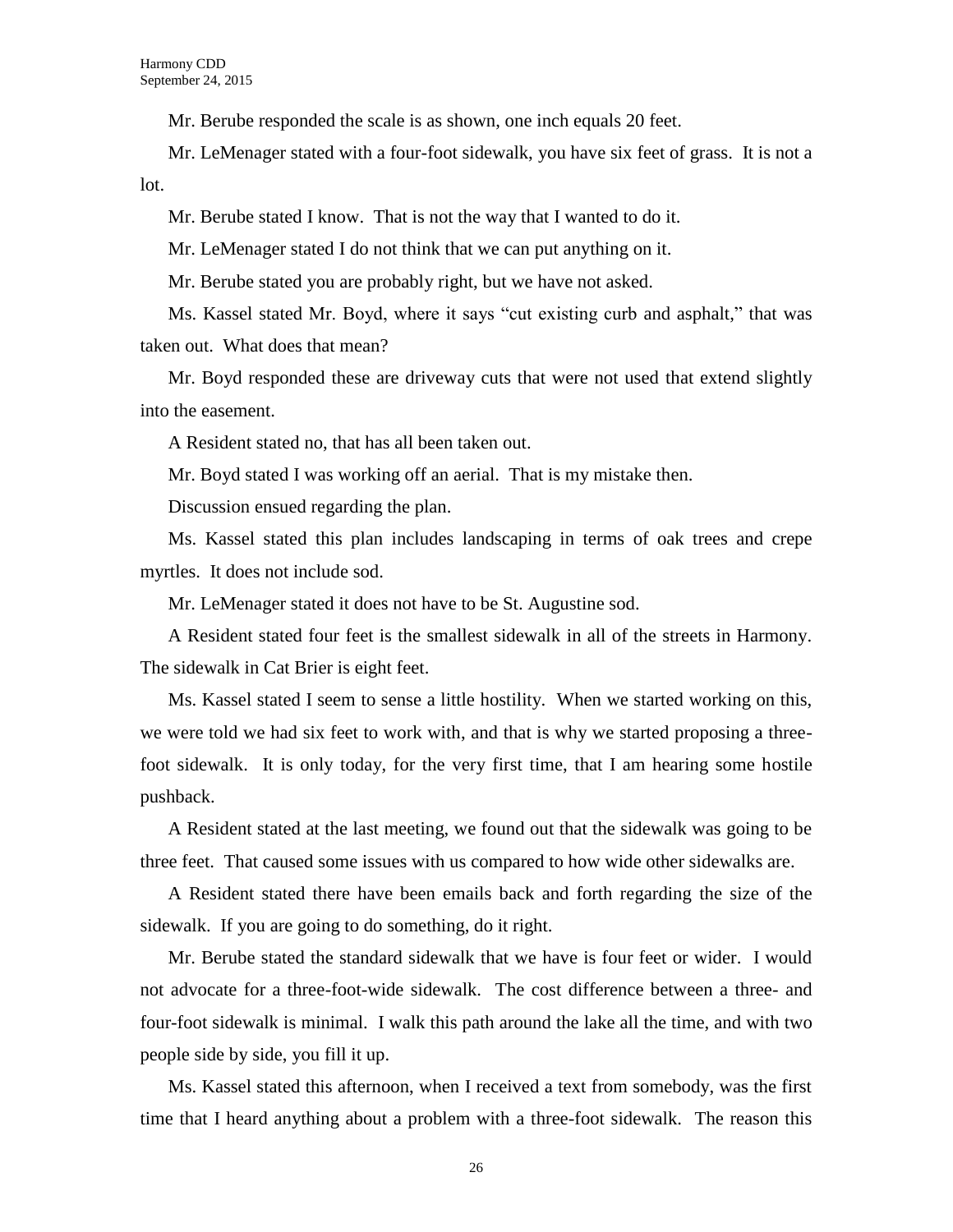was suggested from the beginning was because of the width of what the CDD owned. If the CDD Board is happy with a four-and-a-half-foot sidewalk and feels that it is affordable, that is fine.

Mr. Berube stated we can discuss this all night. We have a plan on the table. Let us do what we need to do and move forward.

A Resident stated thank you, Ms. Kassel. It was a nice presentation.

Ms. Kassel stated I suggest we move forward with option one, which will be about \$4,000 more because we are going with an undulating sidewalk that is four-and-a-half feet wide.

Mr. Walls stated I think the issue that I have is that we do not know what this neighborhood is going to look like once it is built, the one that is going to be directly behind this park. I think that is probably why you see these varying opinions among people who live over there because they do not know what it is going to look like either. It is hard to design something when you do not know what you are dealing with, when you are looking at it directly in front of you, until it is actually there. I am very hesitant to spend this kind of money putting in something that is going to be minimal. I do not know if a lot of people are going to use it. You already have sidewalks on that side of the road. Are they going to walk across the street just to use the sidewalk on the other side of the road? The original plan and the reason we are even talking about that land was because we were trying to find a place for kids to play over here. Now it has turned into something very different, and I feel like we are trying to do something to do it. I do not know that I am ready to make a call on what we need to put there until I know what this neighborhood is going to look like and the usage that they are going to require there.

Ms. Kassel stated we went over this several times.

Mr. Walls stated we saw one plan that had a three-foot sidewalk around it. I do not even know if a four-foot sidewalk is that adequate if we are looking to make a park that is used by a lot of people. I do not know if we even need a sidewalk at all. My issue is that there are a lot of variables. There are a lot of things that we do not know about how that place is going to look, and we are trying to make decisions on the fly. I am just not ready to make a decision tonight.

Mr. Berube stated it is still a possibility because we are not changing the green area. Mr. Walls stated if that is the aim, we should just leave it all grass and mow it.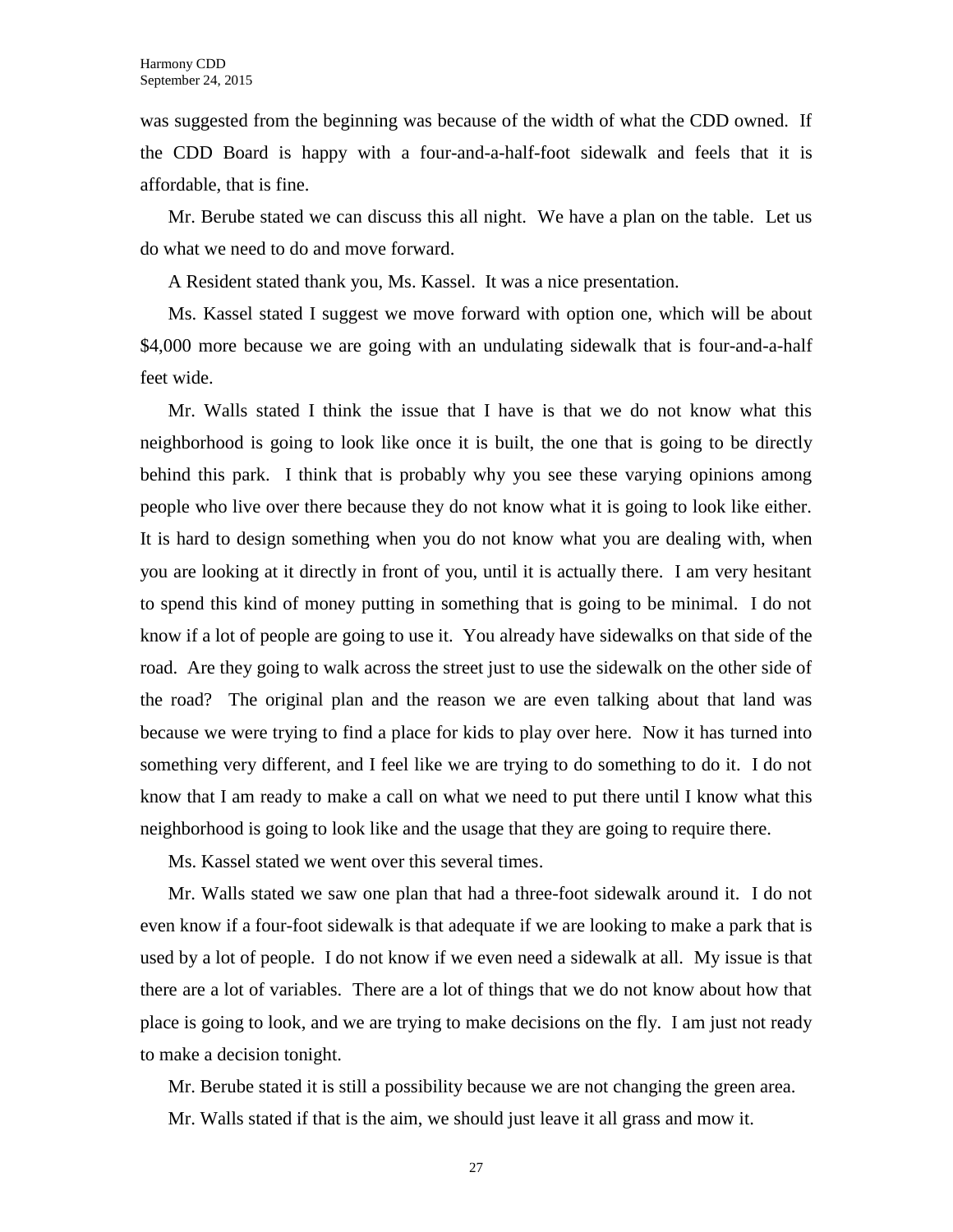Ms. Kassel asked and not have anything here? That way we can have a path that is essentially a trail that goes all the way around, where people can ride bicycles, walk their dogs, skateboard, run, and so forth and links to Butterfly Trail.

Mr. Walls stated there may be things that people want that may be a viable plan. Is it going to be right in residents' backyards? Can they see through it?

Ms. Kassel responded no.

Mr. Walls stated I can see in the future people coming here complaining about noise and lights.

Ms. Kassel stated we have to be 125 feet from the back of their property.

Mr. Walls stated right, but what I am saying is that I do not know enough tonight about how that is going to look. This is a preliminary plan that has a three-foot sidewalk. We do not know where trees can go. I am just not ready to vote on that.

Ms. Kassel stated I suggest we go with option one, expanding the sidewalk to fourand-a-half feet with an undulating sidewalk, which will cost an additional \$5,000 to \$6,000 over the \$36,855 proposal, which was included in the agenda package.

Mr. Walls stated we are talking about \$40,000 to install a sidewalk and some trees.

Ms. Kassel stated no. We are talking about a sidewalk, trees, benches, trash cans, and so forth.

> On MOTION by Ms. Kassel, seconded by Mr. LeMenager, with Ms. Kassel and Mr. LeMenager in favor, and Mr. Walls, Mr. Berube, and Mr. Farnsworth against, the proposal for option one expanding the sidewalk to fourand-a-half feet, at a not-to-exceed amount of \$42,855, was not approved.

Mr. Berube asked do you want to revise your motion?

Ms. Kassel asked if I change the width of the sidewalk to four feet?

Mr. Farnsworth responded no.

A Resident asked why did you say no?

Mr. Farnsworth responded I am agreeing with Mr. Walls after hearing what he is saying. We need to look at other things.

Mr. Berube stated we have been looking and looking and looking. We need to bring this to a head. People are tired of us looking and looking and looking.

Mr. Walls stated here is the issue.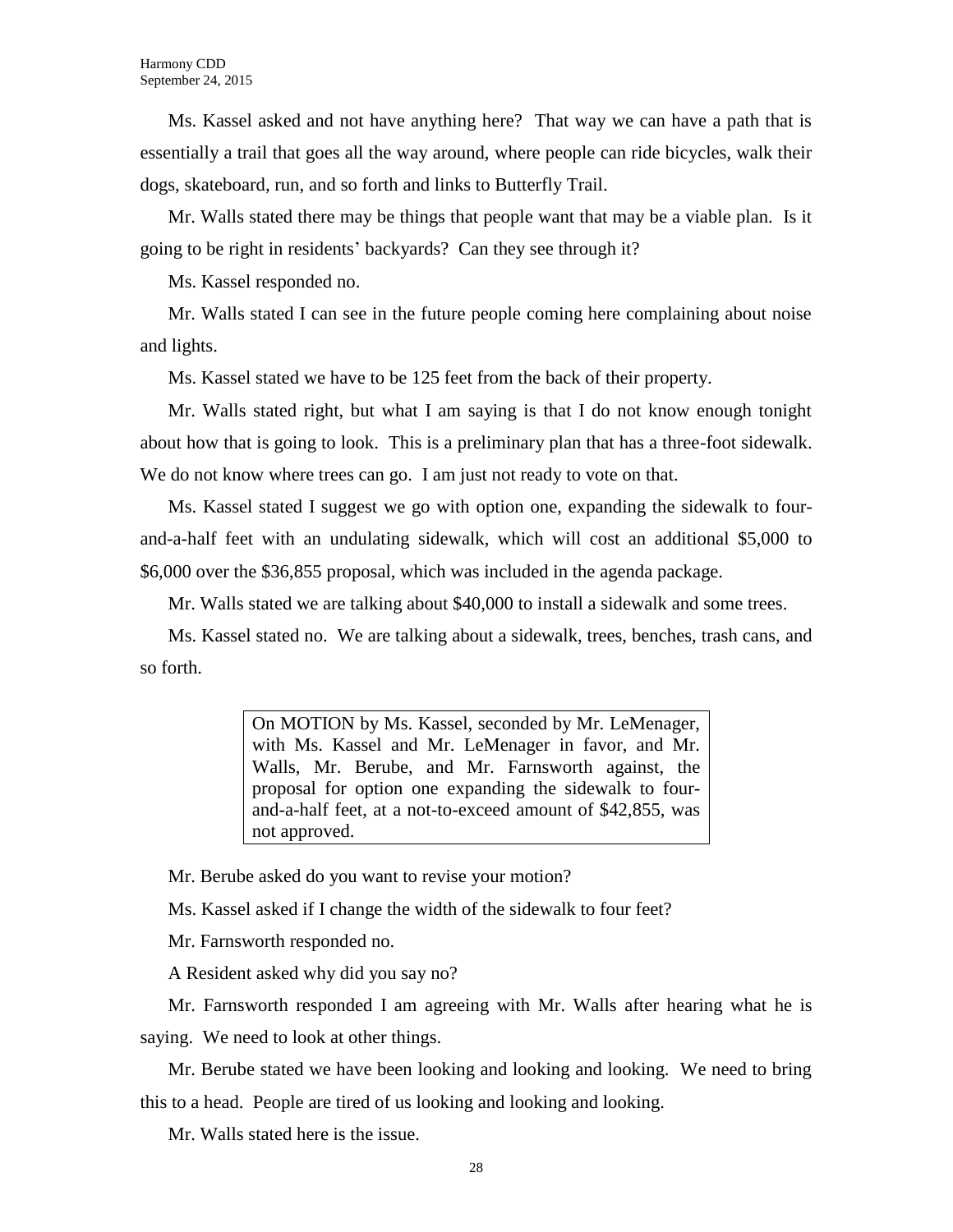Mr. Berube stated I want Ms. Kassel to make another motion.

Ms. Kassel asked why do you not make a motion? I do not know what you are asking for.

Mr. Berube stated it is your plan. I want a four-foot sidewalk.

On MOTION by Ms. Kassel, seconded by Mr. LeMenager, with Ms. Kassel, Mr. Berube, and Mr. LeMenager in favor and Mr. Walls and Mr. Farnsworth against, the proposal for option one, expanding the sidewalk to four feet, at a not-toexceed amount of \$42,855, was approved.

Mr. Walls stated these plans are based on conjecture.

Mr. Berube stated I know.

Mr. Walls stated we have not had anyone come out and actually say what we can and cannot build on this easement.

Ms. Kassel stated we can ask the engineer to prepare a plan.

Mr. Walls stated no one asked what we can or cannot build on this easement.

A Resident stated whether or not you all agree, at least you voted. Thank you for making a decision.

Mr. Berube stated here is what is going to happen with this plan. We are going to modify it, and these numbers are going to decrease.

The Resident asked what is it eventually going to look like?

Mr. Berube responded it will look like option one with a four-foot sidewalk. Things are going to move as we get into the construction. It is going to look pretty when it is done.

The Resident stated thank you.

Mr. Berube stated we have to move on. I am sorry that some people are against it. I would rather have all votes be five to zero. People have been screaming. My emails have been lighting up for months.

Mr. Boyd stated regarding the pipeline improvements, this will require a permit from the County. There are two ways to do that. We can make that part of the contractor's responsibility. The irrigation will be permitted with the sidewalk and landscaping. Therefore, you will have to present a full set of plans to the County for a permit. If it is expensive, we can always do that separately.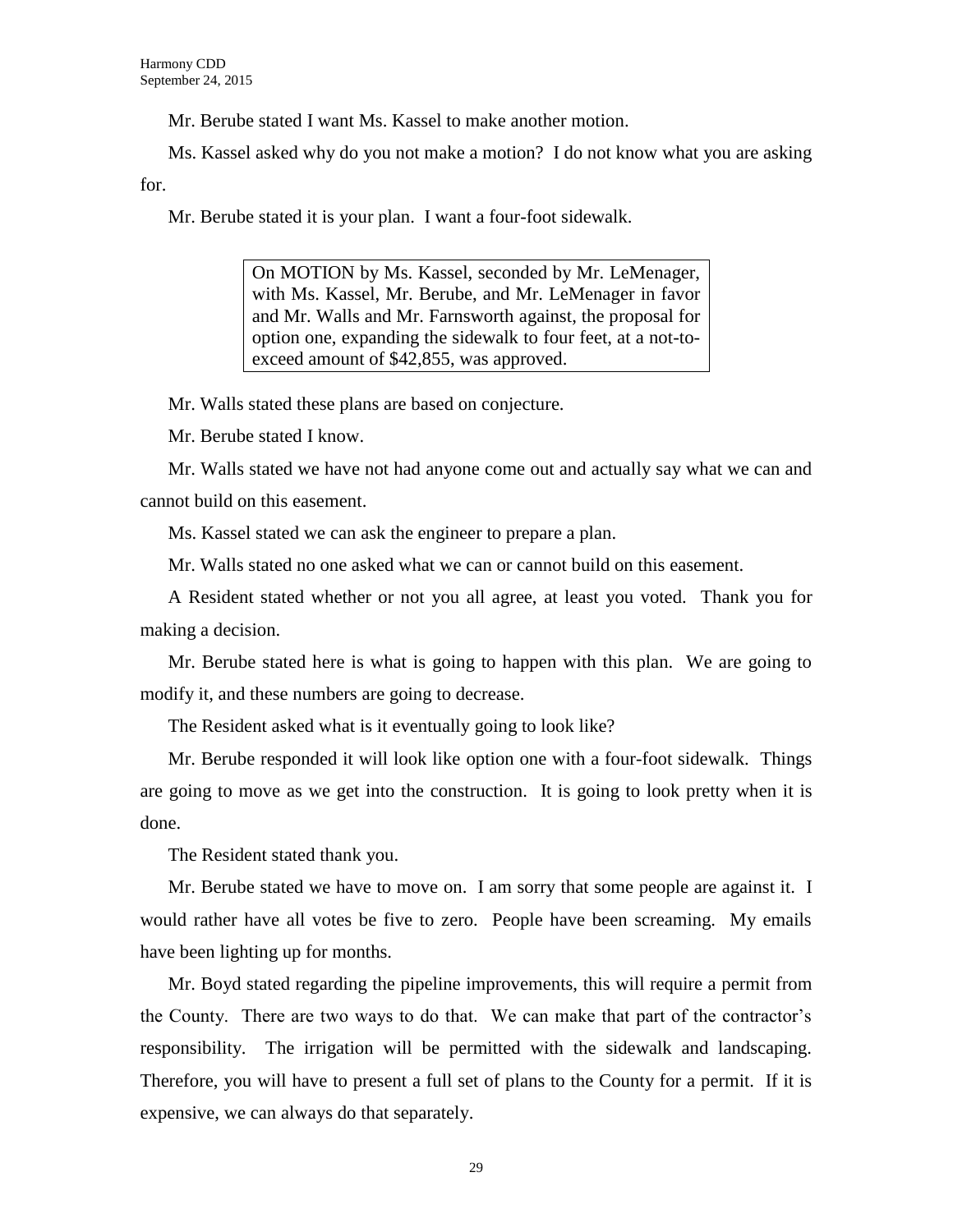Mr. Berube asked would you be cheaper than having the contractor obtain the permit, because you are familiar with the property?

Mr. Boyd responded not necessarily. The difference is that I do not have a landscape architect or an irrigation designer on staff. If you task me with that, I will have to hire them as a separate service. The simplest route is probably to have the contractor include it.

Mr. Berube asked should we go with a general contractor, or would you act as a general contractor and hire subcontractors?

Mr. Boyd responded you need to hire a general contractor. You need to have one contractor.

Mr. Berube asked would that probably be Jr. Davis?

Mr. Qualls stated we need to be cognizant of the Consultants' Competitive Negotiations Act (CCNA) when we are talking about a landscape architect.

Mr. Boyd stated it depends on the value of the work.

Mr. Qualls stated correct.

Mr. Boyd stated if it is part of the design-build and is something that the CDD is bidding out, and design services are part of the contractor's responsibility, then I think that you are covered because you are already bidding out construction.

Mr. Qualls stated we still want to make sure that we follow the CCNA process if it is necessary.

Mr. Boyd stated if you task me with doing the design and permitting, I can have a subconsultant handle the irrigation and landscaping. I think those values are low enough that it would not have to be bid.

Mr. Moyer stated it used to be \$25,000, and I think it is more liberal now.

Mr. Qualls stated I think it is \$35,000.

Mr. Boyd stated we are way under that.

Mr. Berube stated the next move forward is tasking someone with putting together a proposal so that we can go out to bid on this. Do we have to go out to bid? Can we just select a contractor based on past performance?

Mr. Boyd asked what is the total budget?

Mr. Berube responded \$42,855 for everything.

Mr. Moyer stated you are well under the bid threshold, if Mr. Qualls approves.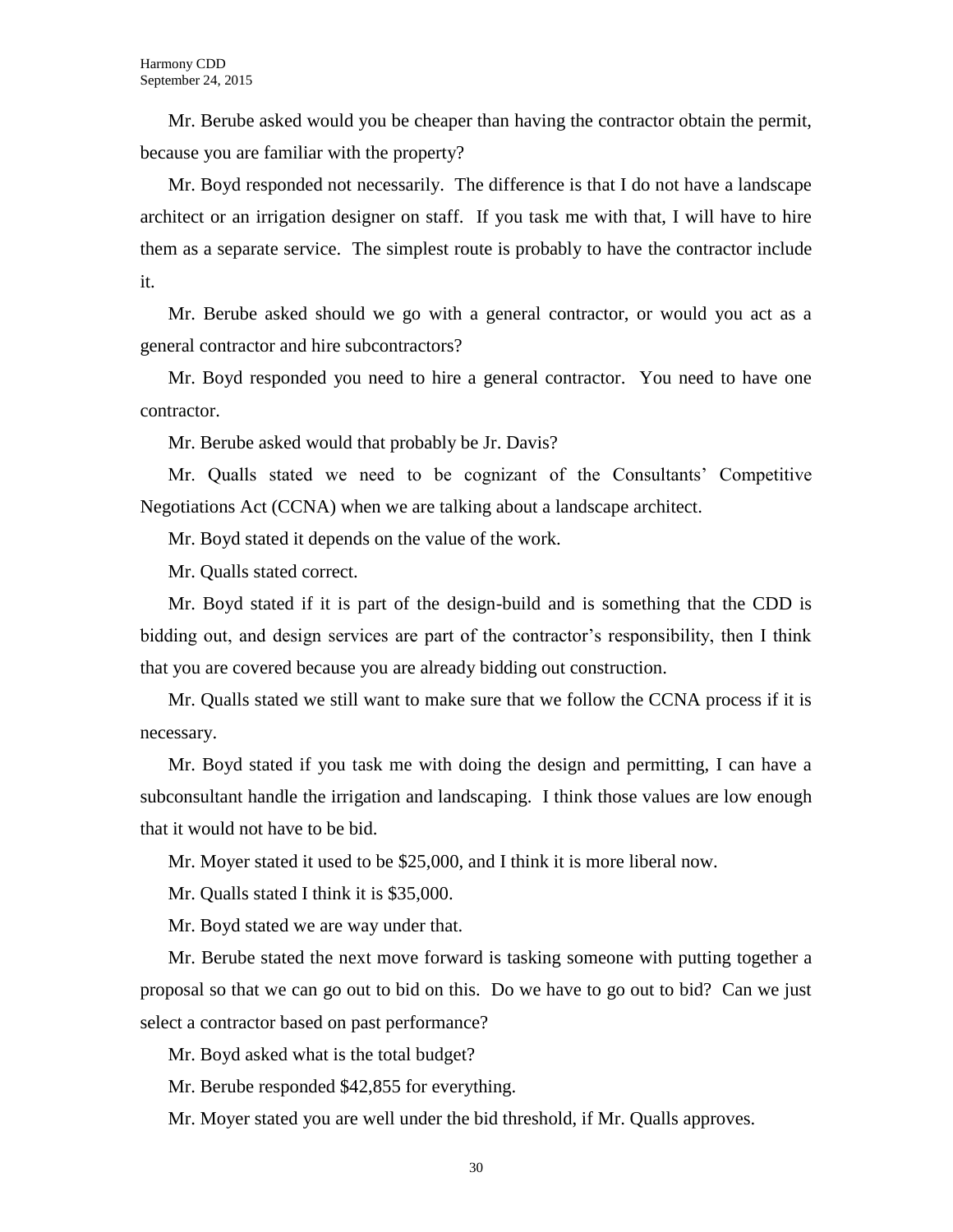Mr. Qualls stated I need to double check. I do not have reason to doubt you, but I do not know the amounts off the top of my head.

Mr. Berube stated I think we had experience with Jr. Davis in the past. He is here all the time, but I do not know if he would be willing to take on a project this small. Mr. Boyd stated he has connections and knows Jr. Davis. They are familiar with the property. Mr. Boyd and Mr. Qualls can get together and figure out how this needs to happen and start that process.

# **EIGHTH ORDER OF BUSINESS District Manager's Report A. August 31, 2015, Financial Statements**

Mr. Moyer reviewed the financial statements, which are included in the agenda package and are available for public review in the District Office during normal business hours.

Mr. Moyer stated through August 31, 2015, the largest expenditure has been street lights, which we anticipated. Overall, we are within budget, and we collected all our revenues. We are where we expected to be at this time of the year.

Mr. LeMenager stated but for the street lights.

Mr. Moyer stated correct.

Mr. Berube stated it looks good, considering that we spent \$161,000 earlier in the year plus another \$511,000.

# **B. Invoice Approval #185, Check Register, and Debit Invoices**

Mr. Moyer reviewed the invoices, check register, and debit invoices, which are included in the agenda package and are available for public review in the District Office during normal business hours, and requested approval.

> On MOTION by Mr. LeMenager, seconded by Mr. Walls, with all in favor, unanimous approval was given to invoice approval #185, check register, and debit invoices, as presented.

# **C. Website Statistics**

The website statistics are contained in the agenda package and are available for public review in the District Office during normal business hours.

# **D. Clarification of Fees for Use of CDD Facilities**

Mr. Moyer stated the Board spent a lot of time adopting a set of rules, but some of that is subject to interpretation. I just want the Board to say the way that you want to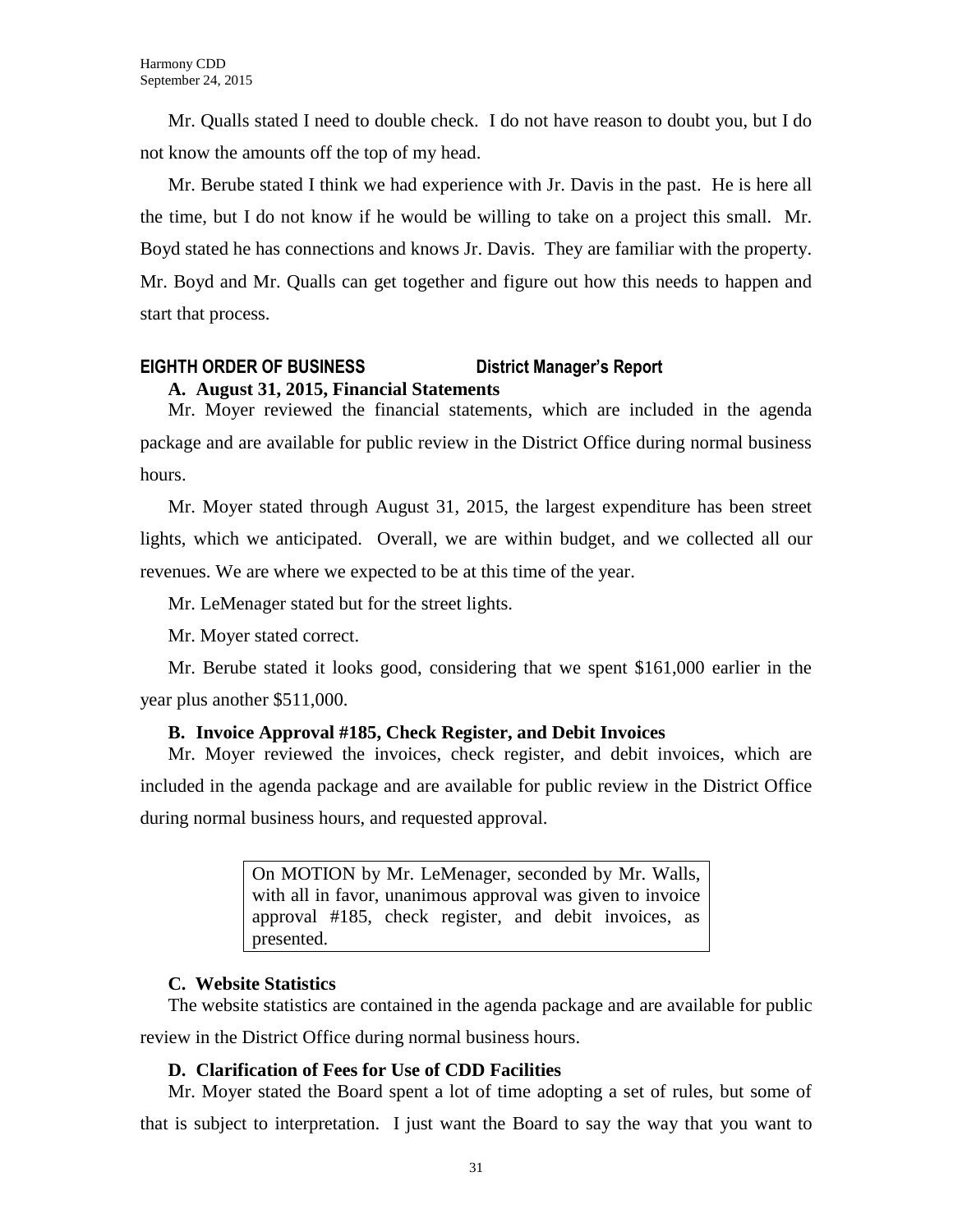interpret it. One provision deals with leased properties and what happens at the end of a lease. We identified certain things that must be provided. Part of the question is if they renew a lease, do they have to provide a copy of the renewed lease?

Mr. Berube responded you mean to obtain an access card.

Mr. Moyer stated correct.

Mr. LeMenager stated yes.

Mr. Walls stated I would think so.

Mr. Berube stated the answer is "Yes."

Ms. Kassel stated I thought that is what we agreed on. Otherwise, how do we know that they actually renewed the lease?

Mr. Berube responded the access card runs in date order with the lease.

Mr. LeMenager stated no question.

Mr. Moyer stated there are several other provisions dealing with the rental of facilities. The policy that the Board adopted states that a resident receives two free utilizations of our park facilities. The question is how we treat the HROA.

Mr. Berube stated they are residents.

Mr. Moyer stated so they get two free rentals.

Mr. Berube stated yes.

Ms. Kassel stated I thought that it was two free per facility.

Mr. Berube stated no. The HROA can have as many as they want.

Mr. Walls stated I think that the HROA is not a resident. I think our rules are silent on the HROA.

Ms. Kassel stated I agree.

Mr. Berube stated but the HROA is not a money-making entity. That was our thought process when we set the fees. Any money making entity, including a church, pays usage fees. The HROA is generally having resident activities.

Mr. Walls stated that is what I am saying.

Mr. Berube stated the HROA should not be paying any fees.

Mr. Walls stated it would be like the residents themselves paying.

Mr. Berube stated the HROA can have as many as they want.

Ms. Kassel stated even though they are residents, we still have a limit of how many events they can have at any facility, in a given year.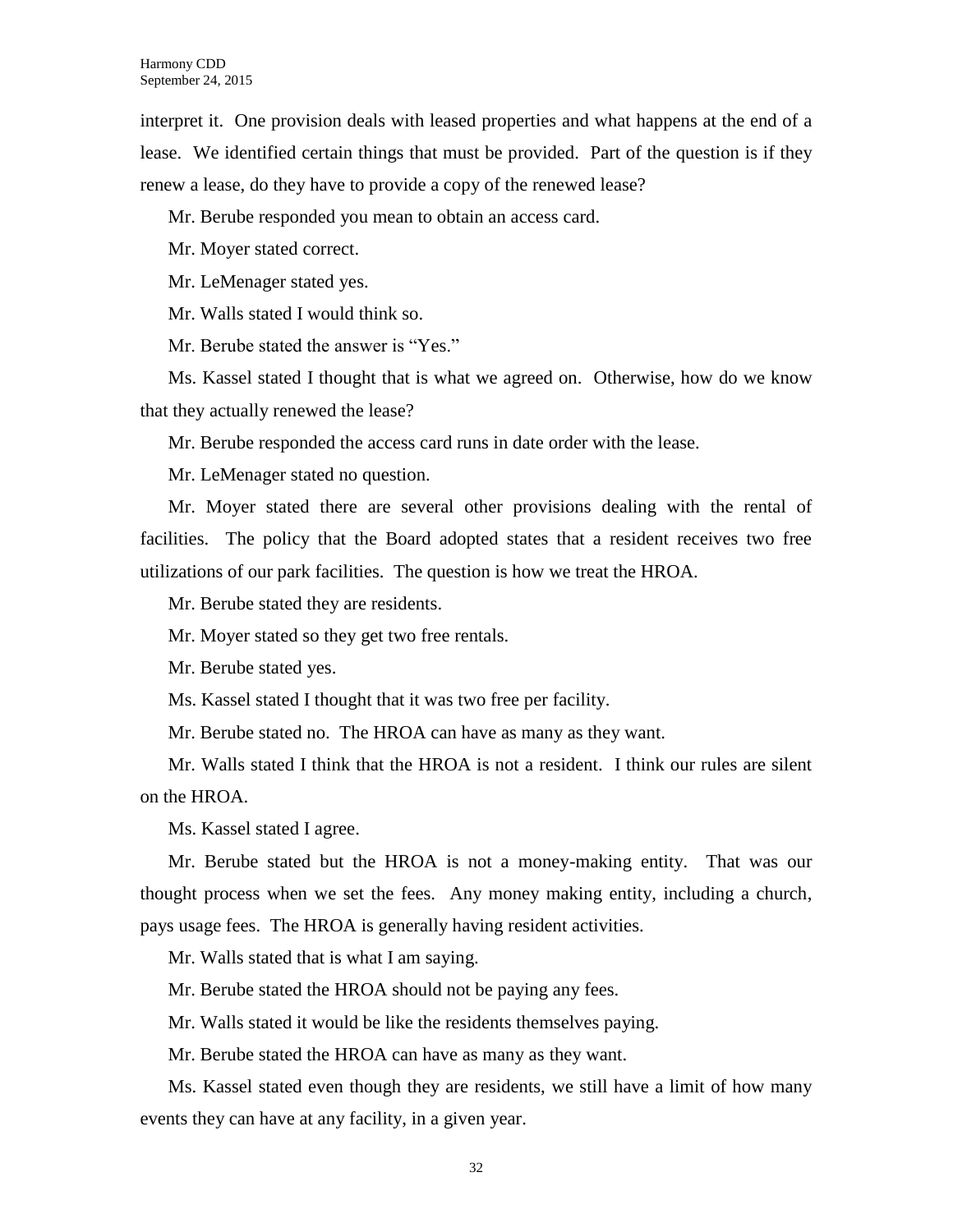Mr. Walls stated right, but the HROA events are open to everyone.

Ms. Kassel stated yes, for free.

Mr. Moyer asked can we give organizations like the Cub Scouts two free rentals per facility?

Mr. Berube responded the Cub Scouts are far from any profit-making entity. I would be in favor of allowing Cub Scouts, Boy Scouts, and Girl Scouts slide.

Mr. Walls stated I think that we gave ourselves the discretion to do that, but you want to be careful. I know that we said that the church is not a profit-making entity, but they do make a profit.

Mr. Berube stated the church may be a non-profit, but there is money making in every church.

Mr. Walls stated I am just saying that they are non-profits as treated by the government just like Boy Scouts, so you want to be careful there.

Mr. Berube stated I understand. The church is a business with baskets being passed around for money and the pastor receiving a salary.

Mr. Moyer stated the last question is, if the facility is rented by a group but the person making the request is a resident, do they receive two free uses.

Mr. Walls stated no.

Mr. Berube stated no.

Mr. Walls stated they are doing it on behalf of a group.

Mr. Berube stated I received a request from a woman representing the church who asked if the event could be placed in her name instead of the church. I said no because they are skirting the rules. You would think a church would not want to go around the rules. That is just my opinion.

Ms. Kassel stated when the church reserved for Christmas Eve in August, it seemed to me that maybe we should put a limit on how far in advance someone can reserve a facility. For example, if it is January 1 and you want to reserve for December 31, people then they have a lock on those facilities.

Mr. Walls stated like the boats, I suggest allowing one open reservation at a time.

Ms. Kassel stated there may be some things, particularly around Christmas, where I can see two open reservations at a time.

Mr. Berube asked why is it a problem?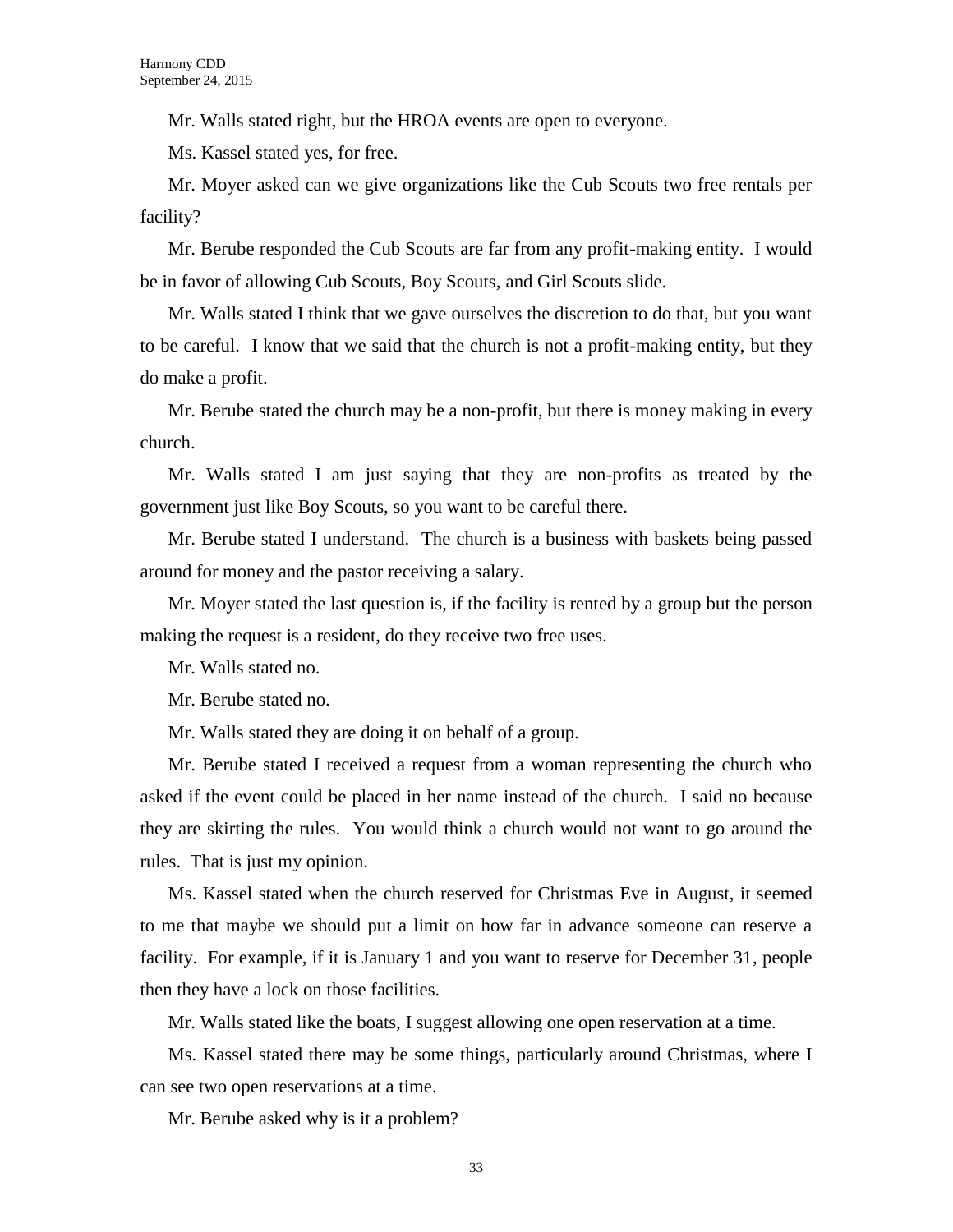Mr. LeMenager stated I am failing to see where this is a problem.

Mr. Berube asked why is it a problem for someone to reserve six months in advance?

Ms. Kassel responded because if they reserve six months in advance for this, and the next month they reserve for something else, even though they are paying for it, they get a lock on any particular facility, and they are locking out other people.

Mr. Farnsworth stated the Board has the option of recognizing that and shutting it out.

Ms. Kassel stated yes, but you may not realize it.

Mr. Berube stated the only person that we would want to favor in that regard is a resident. A resident is not going to be displaced by a business reserving a facility. We would kick them out. Like any business, if they are smart enough to get a reservation six months early and someone else comes in later, you should have gotten here earlier.

Ms. Kassel stated not just a business but a resident.

Mr. Berube stated that is what I am saying. If a resident wants it on that date, then the business use application gets pulled. Residents always have first choice on everything.

Mr. LeMenager asked what businesses want to use our facilities?

Mr. Berube responded churches usually.

Ms. Kassel stated it was just a suggestion.

Mr. Berube stated the only way around that is to set a time limit on the usage application prohibiting anyone from reserving 60 days out.

Ms. Kassel stated I agree. I was thinking about 60 to 75 days, or maybe 90 days.

Mr. LeMenager stated I think that is a terrible idea. Ms. Kassel and I both are on the social committee. The point is, you like to fill your calendars early. It is all about planning, setting things up, and creating a nice calendar. When we actually had professionals, whom the developer let go, in charge of setting up calendars, things were set up well in advance. Now we do not have that. That does not mean that we should not eliminate that principle of setting up a long-range calendar. That sounds like a great idea.

Mr. Walls stated I think what Ms. Kassel is saying is, you want to be careful about a church coming in and saying that they want the Town Square for Christmas, Easter, and Fourth of July, requesting every single holiday on January 1.

Mr. LeMenager stated we are the ones who are going to be sitting here every meeting reviewing those applications.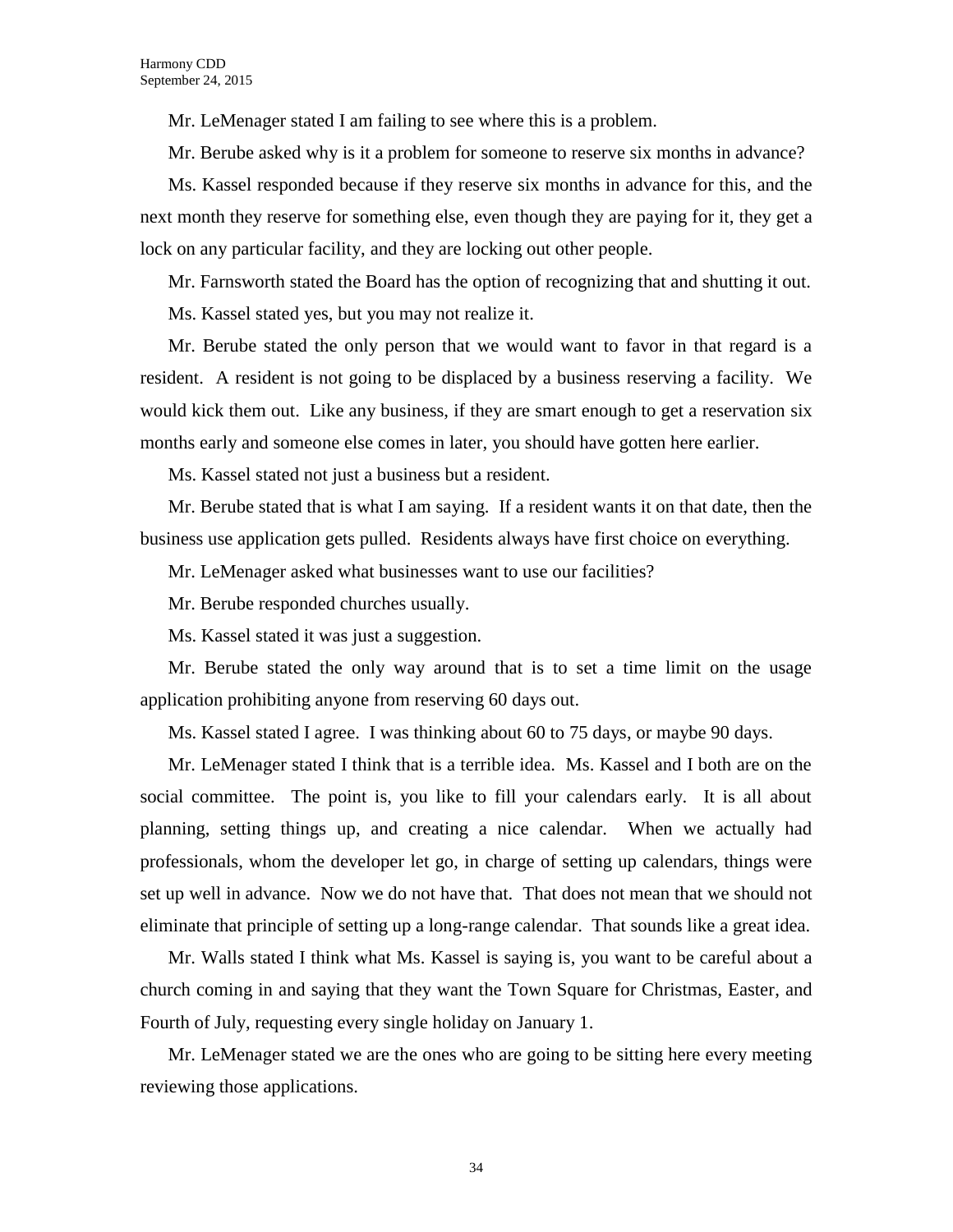Ms. Kassel stated I know. If the social committee wants to have events at Town Square or at Lakeshore Park or somewhere else, they are going to be locked out if other organizations come in and reserve four or five months in advance because the members of the social committee are just volunteers who schedule events a month or two in advance.

Mr. LeMenager stated then they will have to plan better.

Mr. Berube asked have we ever had a conflict? I do not think so. When we get to the conflict, we will deal with it.

Ms. Kassel stated that was just a suggestion. Hopefully, it will not come back to haunt us like our yellow canopies.

### **NINTH ORDER OF BUSINESS Supervisor Requests**

Ms. Kassel stated regarding making sure that we are getting drainage addressed before taking on new neighborhoods, Mr. Walls brought up the alleys being substandard and recommended bringing in another engineer to take a look at these new neighborhoods to make sure that all of the engineering behind them is up to par. I am just putting this out there for discussion. If we do not want to do that, we will not do it. We talked about it, and since we are on the verge of doing that, I thought we should discuss if this is something that we want to do.

Mr. Walls stated it was not so much the engineering as much as it was more like a home inspection; when you purchase a home, you have someone come out to take a look at it and point out the problems or potential problems before taking ownership. That was the idea. I still think that is a prudent idea.

Mr. LeMenager stated I agree.

Mr. Berube stated I think that the older neighborhoods were fairly complex with a lot of potential downfalls and alleys that were proven to be not so durable. There are no more alleys. The new neighborhoods are simpler. The sidewalks and streets are being dedicated to the County. There are far fewer park lands. We already identified the drainage problem right across the street. In my opinion, it is not fixed, and until we go through another wet season, I am not amenable to taking over that drainage. When that pond rises, those ditches are going to fill up.

Mr. LeMenager stated I appreciate that. Would you feel better if it was the opinion of a consultant engineer?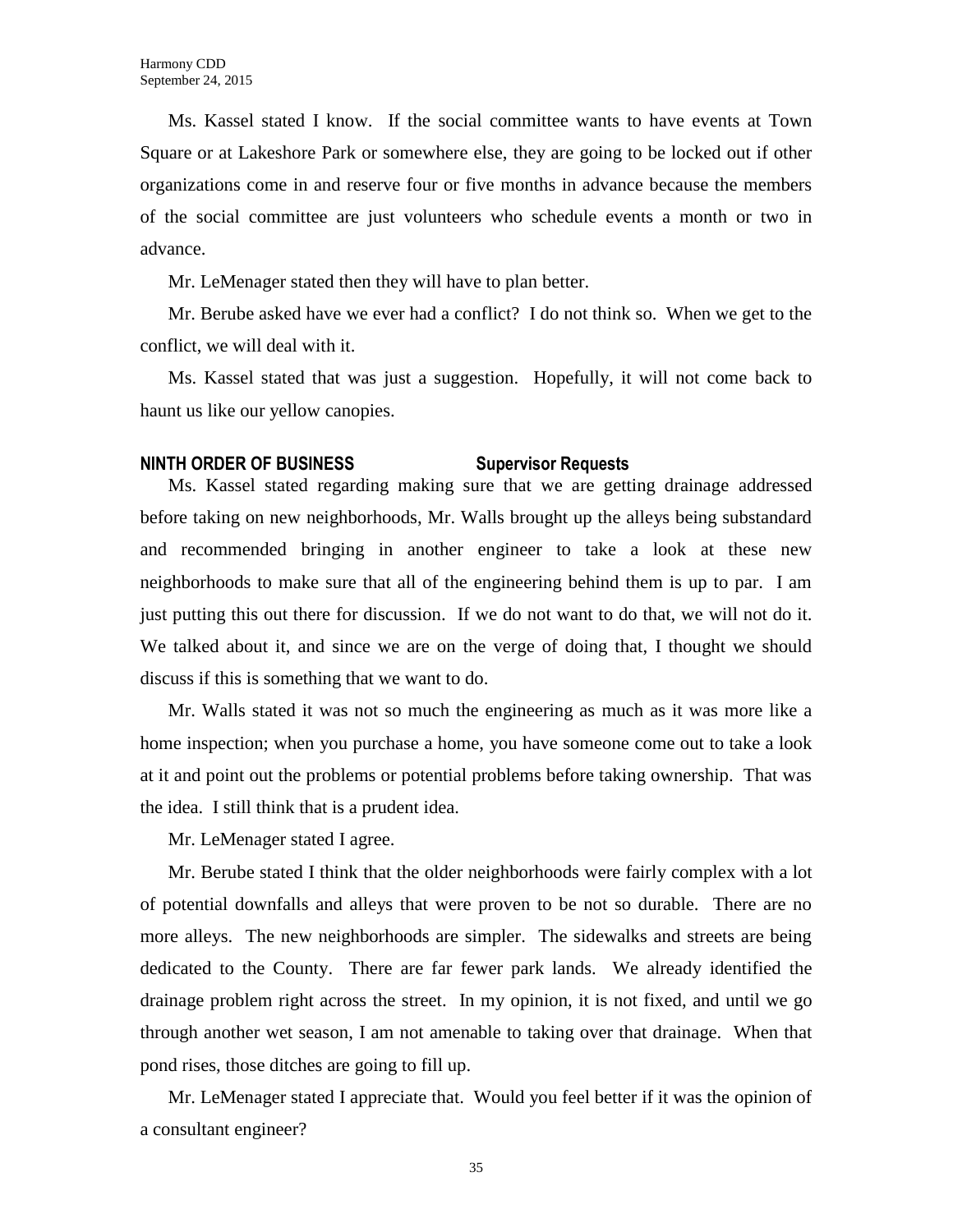Mr. Berube responded absolutely. If you want to spend the money on a second engineer, that is fine, but I think that they would identify probably most of the same things that most of us would identify with a careful look. You can tell that those ditches flood. The water backs up, and things are covered up. If you want to bring in a second engineer before we accept these things, that is fine.

Mr. Walls stated I think you are right. We do not have sidewalks or alleys anymore.

Mr. Berube stated the new neighborhoods are simple and cheap.

Mr. Walls stated I do not know what they are planning for future neighborhoods until we see the plats and designs. Here, drainage is your issue. We probably want to look at what they are planning.

Mr. Berube stated we can look at all of the plats and see the complexity. The things that are likely to be a problem, then we can make a decision. I am not against hiring a second engineer.

Mr. LeMenager stated I am not saying that we have to, but I think we are saying if you think it is a good idea. I think we are saying you should feel free to do that.

Mr. Berube stated I appreciate the confidence. I look at all of this carefully, and I am willing to raise the issues.

Mr. Walls stated it is not to disparage Mr. Boyd, but it is having someone at arm's length.

Ms. Kassel stated just so we know ahead of time what we might need to address.

Mr. Berube stated I can guarantee you, if I see an issue, we will discuss it, and if that means bringing in other experts, no problem. If anything is questionable, you will hear about it.

Mr. LeMenager stated I think we are doing some over planning here. Was anyone else surprised that we have four incredibly scrawny new trees at the Five Oaks entrance to replace dead ones? Everything else is much bigger. They look terrible. Why did they not plant trees of similar caliper to what is already on the street?

Mr. Berube responded because the smaller ones are cheaper.

Mr. LeMenager stated I understand that.

Mr. Berube stated I have not noticed them yet, but I will take a look.

Mr. Boyd stated it is not necessarily that they are cheaper, but there is an extreme shortage of oak trees right now of three- or four-inch caliper.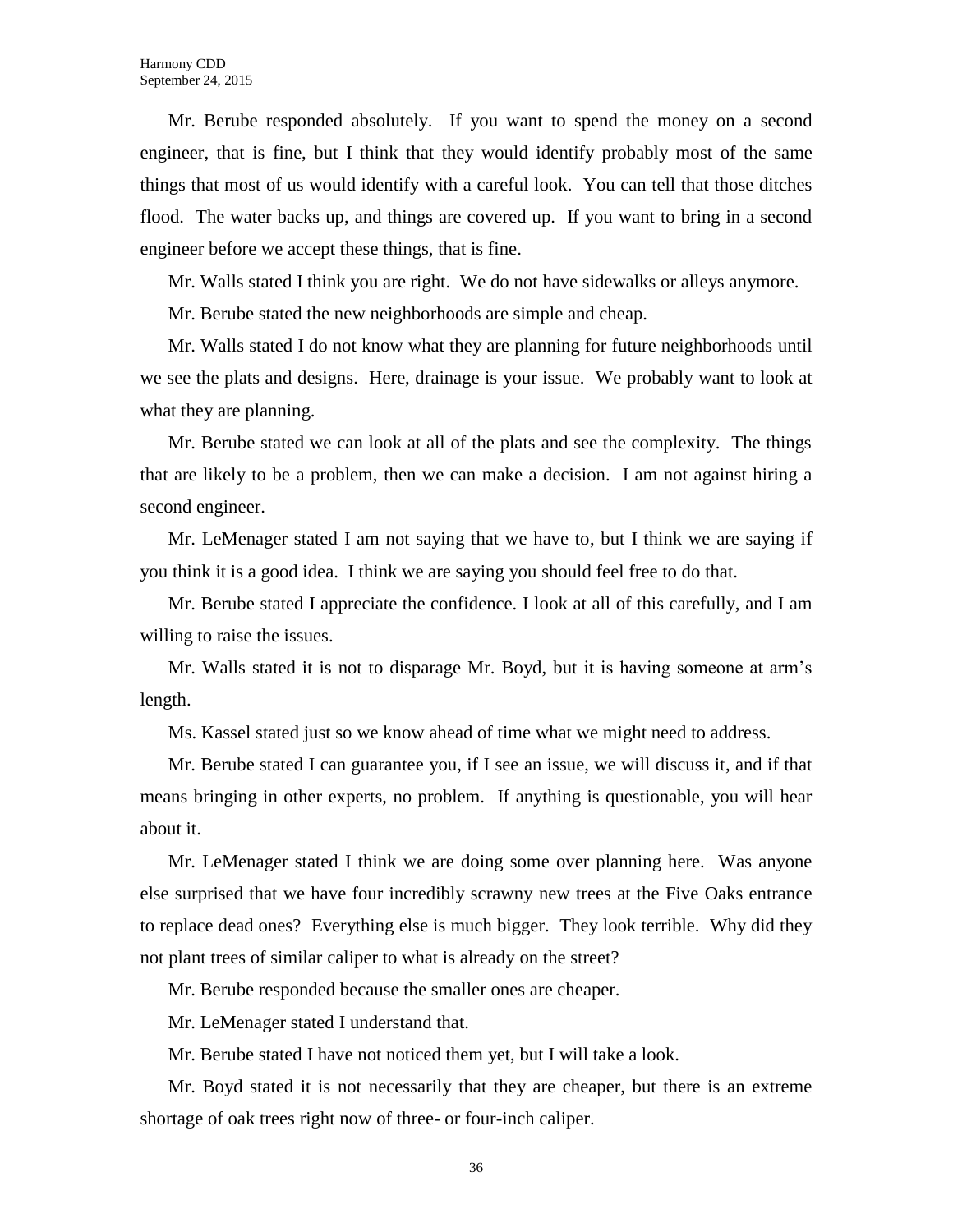Mr. LeMenager stated fair enough. If there is a legitimate answer, that is fine.

Mr. Farnsworth stated regarding the usage fees, I would personally like to propose waiving the fee for the church renting the Town Square. They would still have to make the \$250 deposit, but I am proposing waiving the fee. Regardless of whether or not I receive support, that is what I am proposing.

Mr. LeMenager asked for their Christmas Eve service?

Mr. Farnsworth responded no. I am referring to their "Trunk or Treat" event.

Mr. LeMenager asked we are charging them \$250 to have the "Trunk or Treat" event?

Mr. Farnsworth stated yes, that is my understanding.

Ms. Kassel stated they have other expenses associated with that event.

Mr. Farnsworth stated it does not make any sense to me since they are contributing to the community.

> Mr. Farnsworth made a MOTION to waive the fee for St. Cloud Church's "Trunk or Treat" event. Mr. LeMenager seconded the motion.

Mr. Walls stated I think the issue, which Ms. Kassel pointed out, is that we need to have staff prepare an inspection of the site before and after the event for trash collection and so forth. There is a cost to residents to have these events, and not all residents are going to participate in these events. They may philosophically disagree with the church. I have a hard time asking residents to pay for events from outside entities. That is why I would not support this.

Mr. Farnsworth asked even though they are contributing to the community? Your logic escapes me. That is a difference of opinion.

> Upon VOICE VOTE, with Mr. Farnsworth and Mr. LeMenager in favor, and Mr. Walls, Mr. Berube, and Ms. Kassel against, waiving the fee for St. Cloud Church's "Trunk or Treat" event was not approved.

Mr. Farnsworth stated I am providing a document to take home and review that I discussed with Mr. Glantz, which is making a park out of the CDD strip.

Mr. LeMenager stated I have been stating for quite a while that this should be a park. That is part of the solution to the Blazing Star problem. I am sorry that kids cannot walk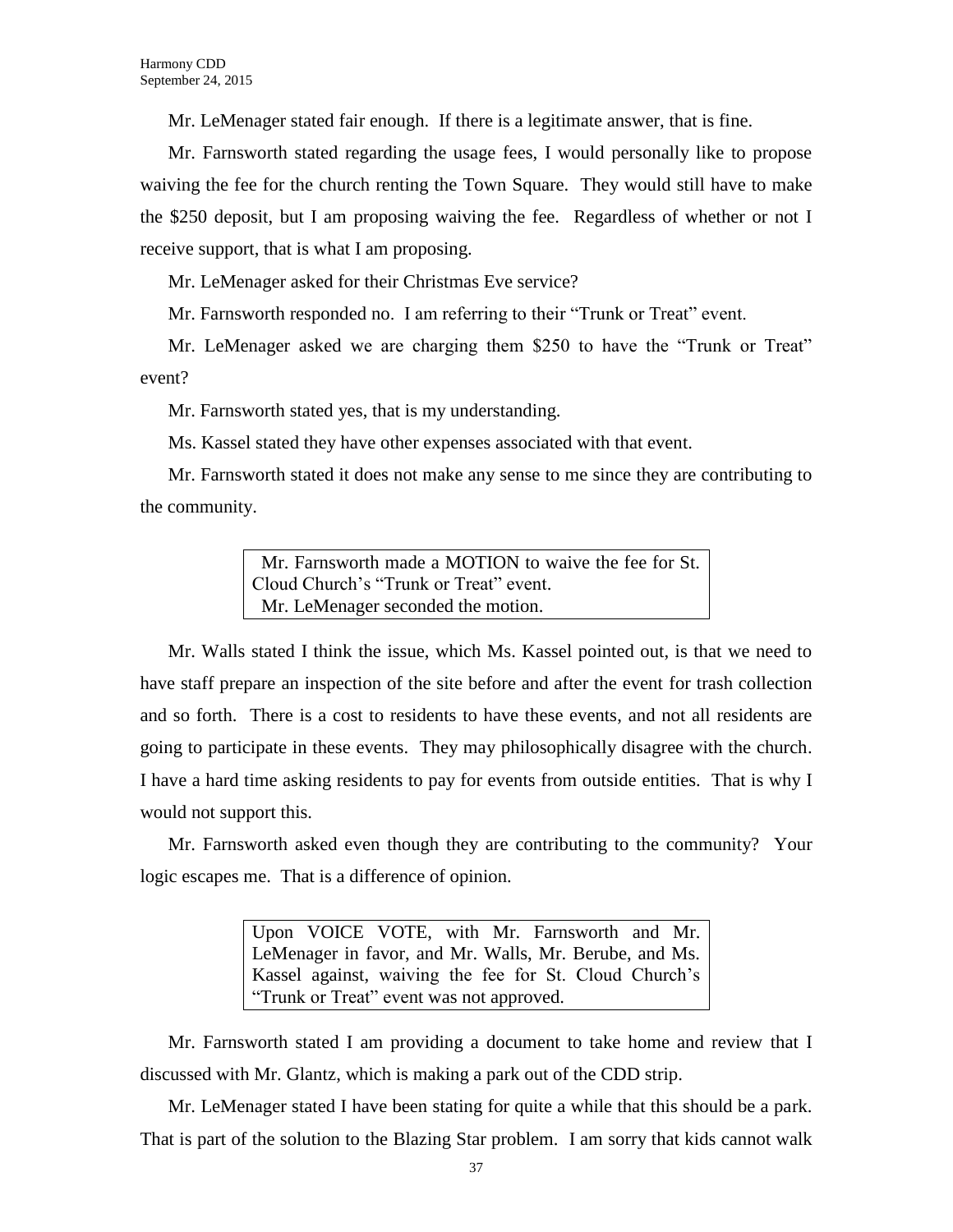three blocks to use the gigantic park right behind us. I appreciate that I am from a much different era, but if I wanted to play baseball, I had to walk six or seven blocks. What is the big deal?

Ms. Kassel stated I am not against having a skate park, but I could not see a skate park in a residential area. It is very noisy. I know that some people feel that it attracts a certain element from outside that may not be desirable.

Mr. Berube stated too that point, we are wrestling with skateboarders in Town Square damaging things. They are pulling park benches out of Central Bark and putting them in Five Oaks to use as ramps. It is a big problem. If you put a skate park over there, you are going to add to the problem because you are encouraging it. I am sorry, but that is just the way it is.

Mr. Walls stated I am certainly not opposed to having a skate park, but in Orange County, it has to do with placement. We had to shut down skate parks because residents who live not as close as these residents would were complaining about the noise. The sound of wood or fiberglass on concrete is loud.

Mr. LeMenager stated I was thinking someplace where the horses are now, but I am guessing that the 55+ community would be rather aghast at having to drive by a skate park.

Ms. Kassel stated down toward the community garden, there is property on the right side that could be used for a skate park. There are never going to be residents around there.

Mr. van der Snel stated that is the only place I thought of.

Mr. Farnsworth stated by the same token, you can put a ball diamond down there. That area will get noisy.

Mr. Berube stated we have a ball diamond behind us that is unused.

Ms. Kassel stated I suggest that we approach the builders—Richmond American and Lennar—and ask if they want to contribute towards building a small pool here, like the Ashley Park pool. That would fill the desire of many residents to have a pool.

Mr. LeMenager stated we do not own that land.

Ms. Kassel stated no, but I am sure that we can get the developer to give it to us. We could also have a community room there where residents can have meetings.